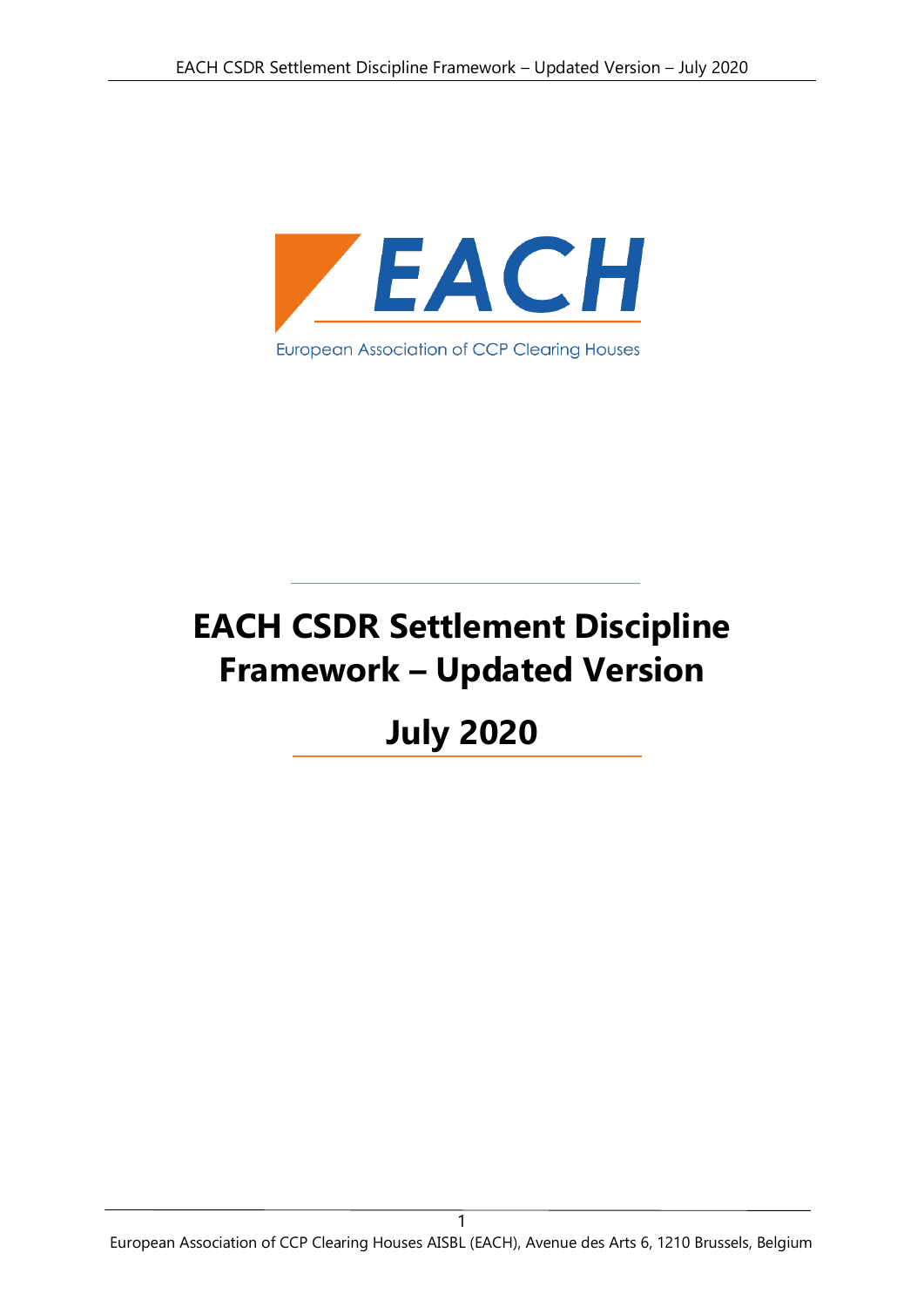#### **Table of Contents**

| 3.1 |                                                                                                                   |                                                                                                                                                                                                                                                                                                                                              |
|-----|-------------------------------------------------------------------------------------------------------------------|----------------------------------------------------------------------------------------------------------------------------------------------------------------------------------------------------------------------------------------------------------------------------------------------------------------------------------------------|
|     |                                                                                                                   |                                                                                                                                                                                                                                                                                                                                              |
|     |                                                                                                                   |                                                                                                                                                                                                                                                                                                                                              |
| 3.2 |                                                                                                                   |                                                                                                                                                                                                                                                                                                                                              |
| 3.3 |                                                                                                                   |                                                                                                                                                                                                                                                                                                                                              |
| 3.4 |                                                                                                                   |                                                                                                                                                                                                                                                                                                                                              |
|     |                                                                                                                   |                                                                                                                                                                                                                                                                                                                                              |
|     |                                                                                                                   |                                                                                                                                                                                                                                                                                                                                              |
|     |                                                                                                                   |                                                                                                                                                                                                                                                                                                                                              |
| 4.1 |                                                                                                                   |                                                                                                                                                                                                                                                                                                                                              |
| 4.2 |                                                                                                                   |                                                                                                                                                                                                                                                                                                                                              |
| 4.3 |                                                                                                                   |                                                                                                                                                                                                                                                                                                                                              |
| 4.4 |                                                                                                                   |                                                                                                                                                                                                                                                                                                                                              |
|     |                                                                                                                   |                                                                                                                                                                                                                                                                                                                                              |
|     |                                                                                                                   |                                                                                                                                                                                                                                                                                                                                              |
|     |                                                                                                                   |                                                                                                                                                                                                                                                                                                                                              |
|     |                                                                                                                   |                                                                                                                                                                                                                                                                                                                                              |
|     |                                                                                                                   |                                                                                                                                                                                                                                                                                                                                              |
|     |                                                                                                                   |                                                                                                                                                                                                                                                                                                                                              |
|     |                                                                                                                   |                                                                                                                                                                                                                                                                                                                                              |
|     |                                                                                                                   |                                                                                                                                                                                                                                                                                                                                              |
|     |                                                                                                                   |                                                                                                                                                                                                                                                                                                                                              |
|     |                                                                                                                   |                                                                                                                                                                                                                                                                                                                                              |
| 5.1 |                                                                                                                   |                                                                                                                                                                                                                                                                                                                                              |
| 5.2 |                                                                                                                   |                                                                                                                                                                                                                                                                                                                                              |
|     |                                                                                                                   |                                                                                                                                                                                                                                                                                                                                              |
|     |                                                                                                                   |                                                                                                                                                                                                                                                                                                                                              |
| 5.3 |                                                                                                                   |                                                                                                                                                                                                                                                                                                                                              |
| 5.4 |                                                                                                                   |                                                                                                                                                                                                                                                                                                                                              |
|     |                                                                                                                   |                                                                                                                                                                                                                                                                                                                                              |
|     |                                                                                                                   |                                                                                                                                                                                                                                                                                                                                              |
| 4   | 3.1.1<br>3.1.2<br>3.4.1<br>3.4.2<br>4.4.1<br>4.4.2<br>4.4.3<br>4.5.1<br>4.5.2<br>5.2.1<br>5.2.2<br>5.4.1<br>5.4.2 | Cleared trades on Small and Medium-sized Enterprise growth markets7<br>Identification and segregation of CCP business (Articles 2(16) and 7(11) CSDR) 9<br>4.4.2.1<br>SME growth market trades settling against non-SME growth market trades. 12<br>4.4.2.2<br>4.4.2.3<br>Market-wide technical production issues and resulting penalties 14 |

European Association of CCP Clearing Houses AISBL (EACH), Avenue des Arts 6, 1210 Brussels, Belgium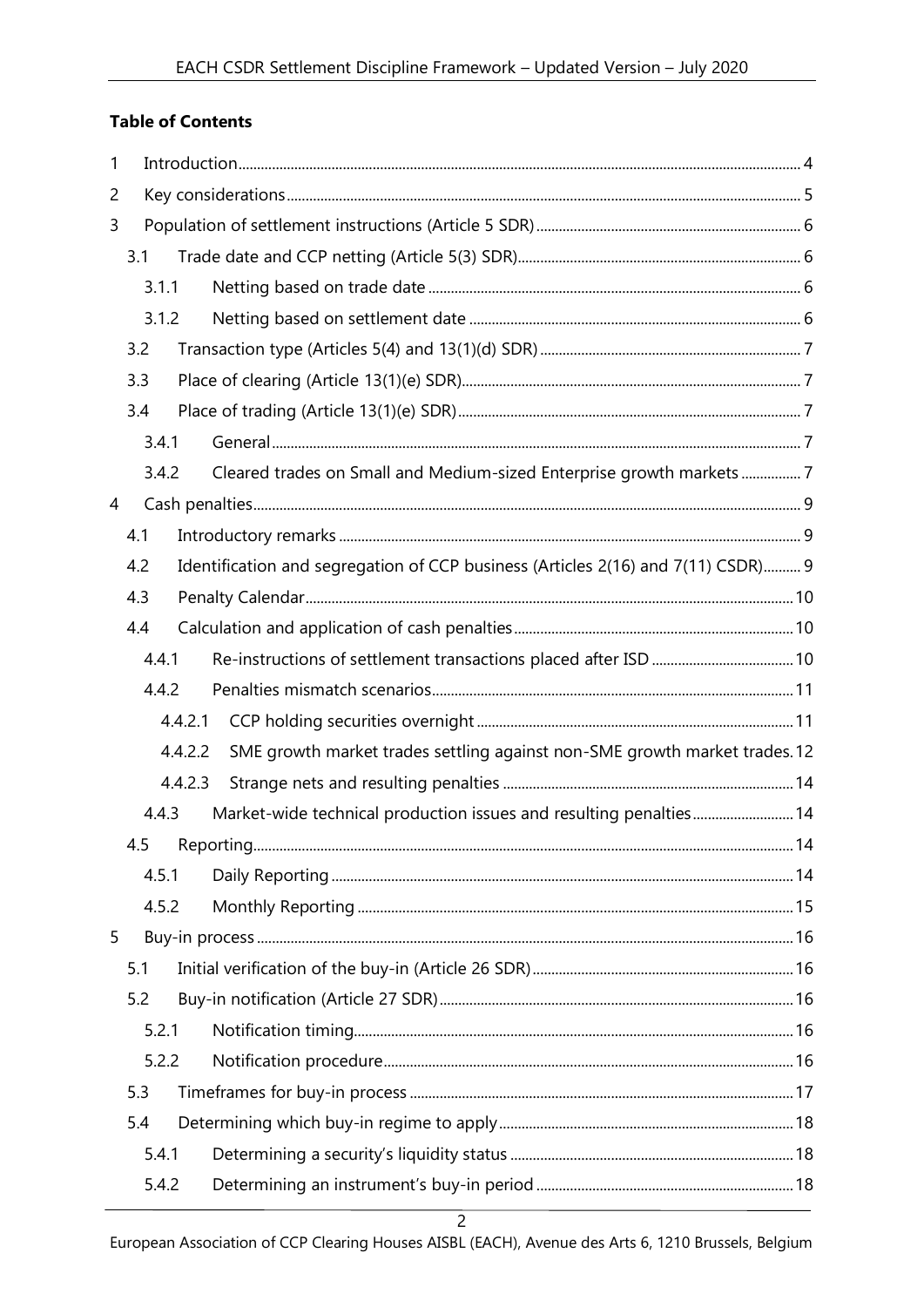| 5.4.3         |                                                                                           |  |
|---------------|-------------------------------------------------------------------------------------------|--|
| 5.4.4         | Buy-in procedure on netted transactions with different buy-in regimes19                   |  |
| 5.5           |                                                                                           |  |
| 5.5.1         |                                                                                           |  |
| 5.5.2         | Cancelling the failed instruction and new settlement instructions in case of              |  |
| 5.5.3<br>SDR) | Cost of the buy-in versus price of financial instruments of the buy-in (Article 34<br>20  |  |
| 5.5.4         |                                                                                           |  |
|               | Where the price of the financial instruments of the buy-in is greater than the<br>5.5.4.1 |  |
|               | Where the price of the financial instruments of the buy-in is less than the<br>5.5.4.2    |  |
| 5.6           |                                                                                           |  |
| 5.6.1         |                                                                                           |  |
| 5.6.2         |                                                                                           |  |
| 5.6.3         |                                                                                           |  |
| 5.7           |                                                                                           |  |
| 6             |                                                                                           |  |
|               |                                                                                           |  |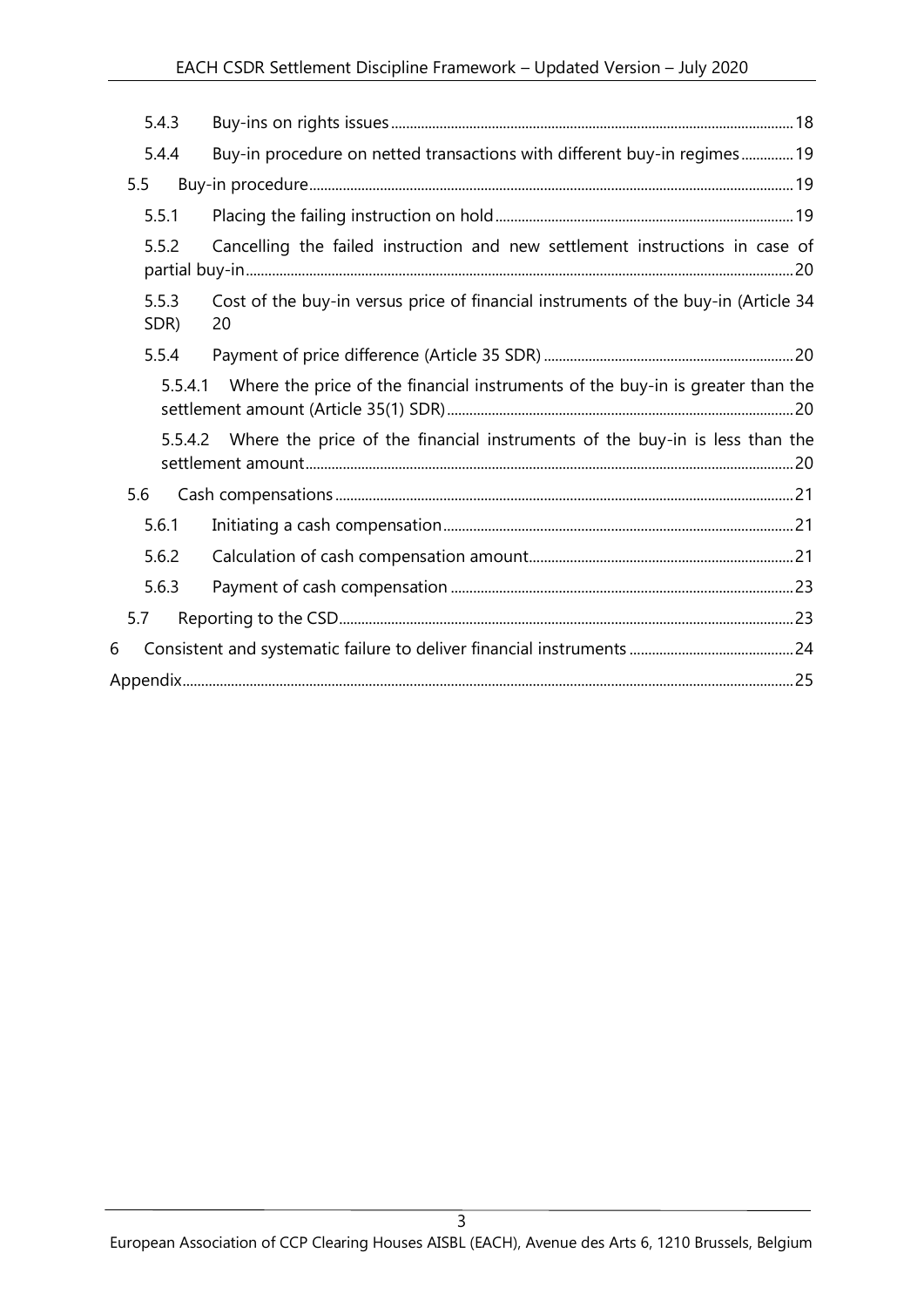# <span id="page-3-0"></span>1 Introduction

The European Association of CCP Clearing Houses (**EACH**) has been representing the interests of Central Counterparties (**CCPs**) in Europe since 1992. EACH currently has 19 Members from 15 European countries and is registered in the European Union (**EU**) Transparency Register under number 36897011311-96.

The regulatory background for this document is Regulation (EU) No 909/2014 of the European Parliament and of the Council of 23 July 2014 on improving securities settlement in the European Union and on central securities depositories and amending Directives 98/26/EC and 2014/65/EU and Regulation (EU) No 236/2012 (**CSDR**). CSDR is complemented by various Implementing Technical Standards and Regulatory Technical Standards (**RTS**) published by the European Banking Authority and European Securities and Markets Authority (**ESMA**).

The aim of CSDR is to harmonise certain aspects of the settlement cycle and settlement discipline and to provide a set of common requirements for Central Securities Depositories (**CSDs**) for both domestic and cross-border transactions. One of the main objectives of CSDR is to improve the safety and efficiency of securities settlement by ensuring that buyers and sellers receive their securities and money on time and without undue risk.

In particular, CSDR provides a set of measures to prevent and address failures in the settlement of securities transactions (settlement fails) commonly referred to as the settlement discipline regime. The settlement discipline regime is codified in CSDR and the related Commission Delegated Regulation (EU) 2018/1229 of 25 May 2018 supplementing Regulation (EU) No 909/2014 of the European Parliament and of the Council with regard to regulatory technical standards on settlement discipline (**SDR**).

CSDR requirements regarding settlement discipline affect wider financial market infrastructures in addition to CSDs themselves, including CCPs and trading venues.

This document represents EACH's CSDR Settlement Discipline Framework (**Framework**). Its objective is to provide ESMA, relevant authorities and market participants with details of EACH's implementation of the CSDR settlement discipline provisions that affect CCPs and their Clearing Members.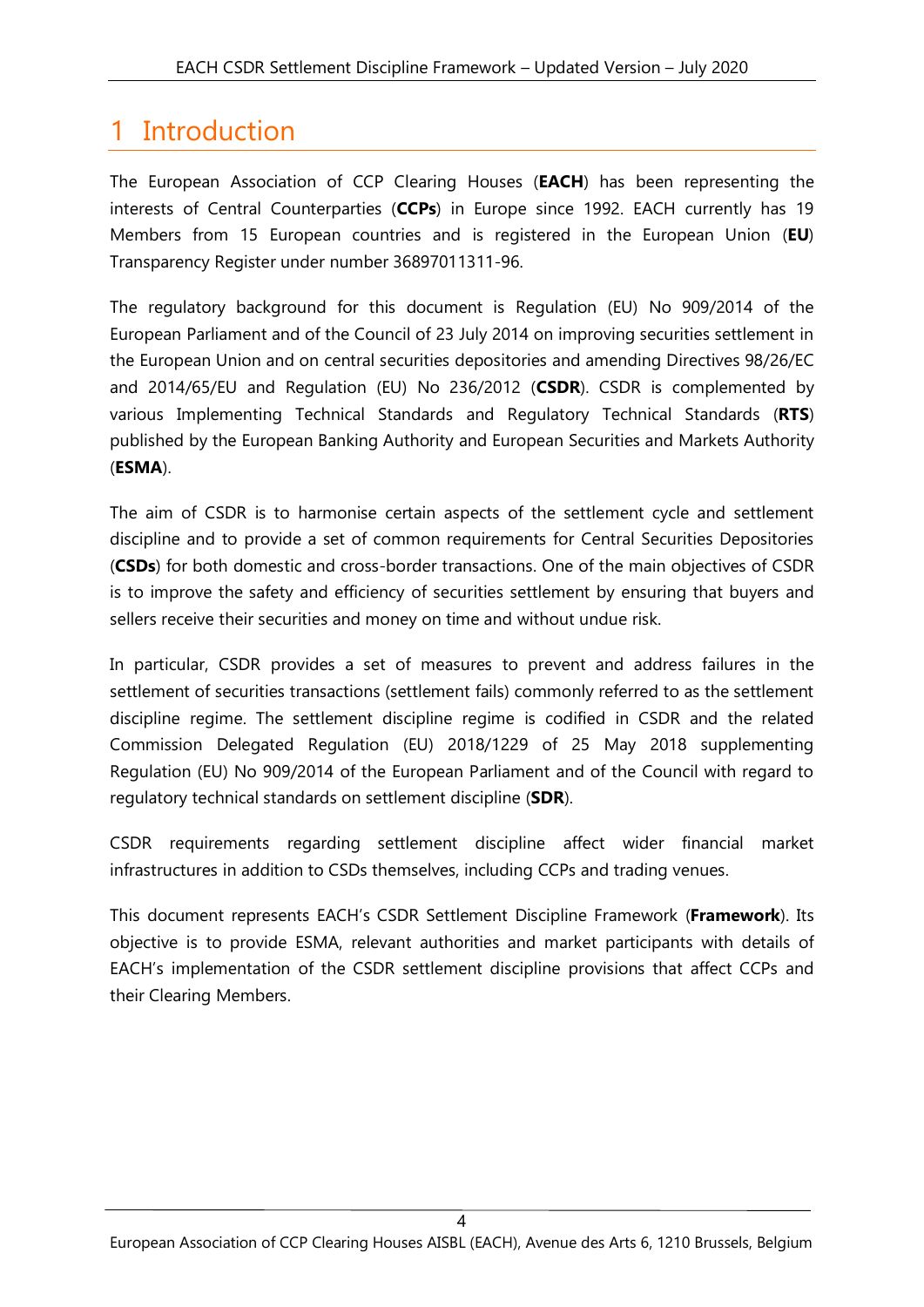# <span id="page-4-0"></span>2 Key considerations

- 1. This Framework is applicable to all CCPs subject to CSDR. Should a CCP not comply with the Framework in a specific aspect (e.g. due to legislative or operational boundaries), it will inform EACH and the CCP's participants.
- 2. This Framework may be subject to change due to shifting working assumptions and discussions with the European Commission (EC), ESMA, the European Central Securities Depositories Association (**ECSDA**) and/or the market community.
- 3. This Framework follows the structure of the law. If a certain aspect is not relevant to CCPs or does not give rise to further clarification, it will not be dealt with in this document.
- 4. This Framework will be shared with all relevant stakeholders (i.e. Clearing Members, CCPs, CSDs, market participants, ESMA and other EU and national authorities).
- 5. All discussions pertaining to the Framework were conducted in accordance with the [EACH Competition Law Provisions.](https://www.eachccp.eu/wp-content/uploads/2018/07/EACH-Competition-law-provisions_JULY-2018.pdf)

This Framework references the following documents:

• [CSDR](https://eur-lex.europa.eu/legal-content/EN/TXT/?uri=CELEX:02014R0909-20160701)

Regulation (EU) No 909/201 of the European Parliament and of the Council of 23 July 2014 on improving securities settlement in the European Union and on central securities depositories and amending Directives 98/26/EC and 2014/65/EU and Regulation (EU) No 236/2012

• [SDR](https://eur-lex.europa.eu/legal-content/EN/TXT/?uri=uriserv:OJ.L_.2018.230.01.0001.01.ENG&toc=OJ:L:2018:230:TOC)

Commission Delegated Regulation (EU) 2018/1229 of 25 May 2018 supplementing Regulation (EU) No 909/2014 of the European Parliament and of the Council with regard to regulatory technical standards on settlement discipline

#### • [Calculation of Cash Penalties Technical Advice](https://www.esma.europa.eu/sites/default/files/library/esma70-708036281-2_csdr_qas.pdf)

Commission Delegated Regulation (EU) 2017/389 of 11 November 2016 supplementing Regulation (EU) No 909/2014 of the European Parliament and of the Council as regards the parameters for the calculation of cash penalties for settlement fails and the operations of CSDs in host Member States

• [Q&A](https://eur-lex.europa.eu/legal-content/EN/TXT/PDF/?uri=CELEX:32017R0389&from=EN)

Questions and Answers, Implementation of the Regulation (EU) No 909/2014 on improving securities settlement in the EU and on central securities depositories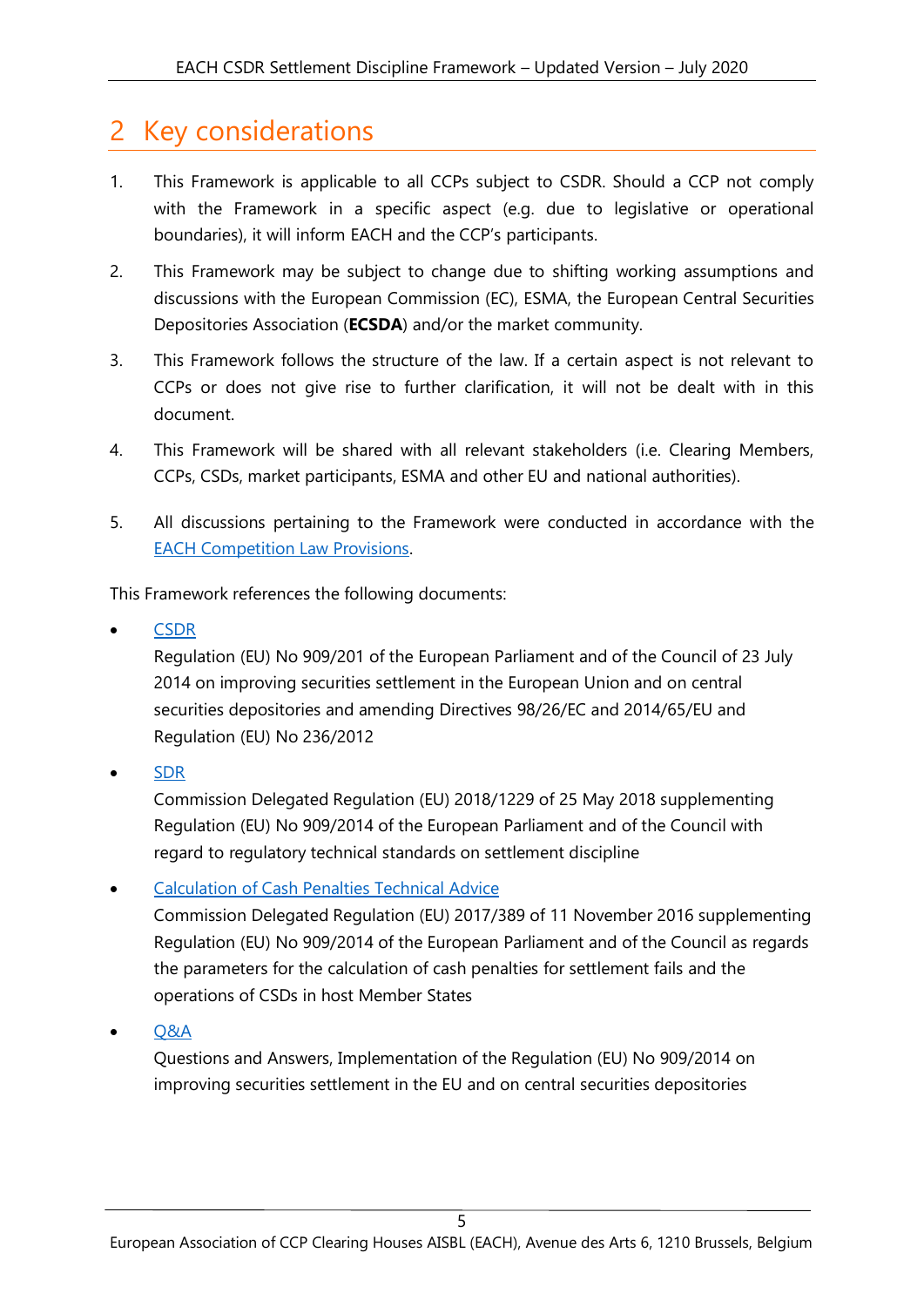# <span id="page-5-0"></span>3 Population of settlement instructions (Article 5 SDR)

Article 5 and 6(4) CSDR requires participants to settle their transactions on the intended settlement date (**ISD**). In order to facilitate this, CSDR mandates that CSDs implement specific matching criteria for settlement instructions (Article 5 and 13 SDR). As direct or indirect participants at CSDs, CCPs are expected to follow the same matching criteria for settlement instructions as all other market participants.

Discussed in this section are matching fields according to Article 5(3) SDR and additional mandatory fields according to Article 5(4) and 13 SDR in so far as they impact CCPs. For the full list of matching and additional mandatory fields, see the mentioned regulatory provisions.

# <span id="page-5-1"></span>3.1 Trade date and CCP netting (Article 5(3) SDR)

Article 5(3) SDR states that the trade date is a mandatory matching field for settlement instructions. Depending on the netting model used by a CCP, this requirement may have a unique impact on CCPs and their Clearing Members.

The method by which CCPs net trades falls into two categories:

- Netting based on the trade date Trade Date Netting (**TDN**)
- Netting based on the settlement date Settlement Date Netting (**SDN**)

# <span id="page-5-2"></span>3.1.1 Netting based on trade date

Where CCPs use TDN, commonly for equity and equity styled products, the trade date of any net trade is the same as its constituent gross trades. In this scenario, the trade date poses no issue when matching settlement instructions.

# <span id="page-5-3"></span>3.1.2 Netting based on settlement date

SDN is usually the standard for fixed income trades and repurchase (repo) transactions. This allows the netting of a closing leg of a repo trade with the same settlement date as the opening leg of another repo trade. As the settlement date is used as a netting criteria, SDN models may net several trades with different trade dates together.

Currently, CCPs using these netting models send settlement instructions with the trade date as either "ISD", "ISD-1", "Date in which the instructions are sent to the CSD", or "the date of the first trade." As no single standard is mandated by CSDR, respective CCPs will continue to send settlement instructions with their preferred 'trade date' denotation.

In any case, CCPs will keep records of the underlying transactions behind the net trade with their corresponding trade dates.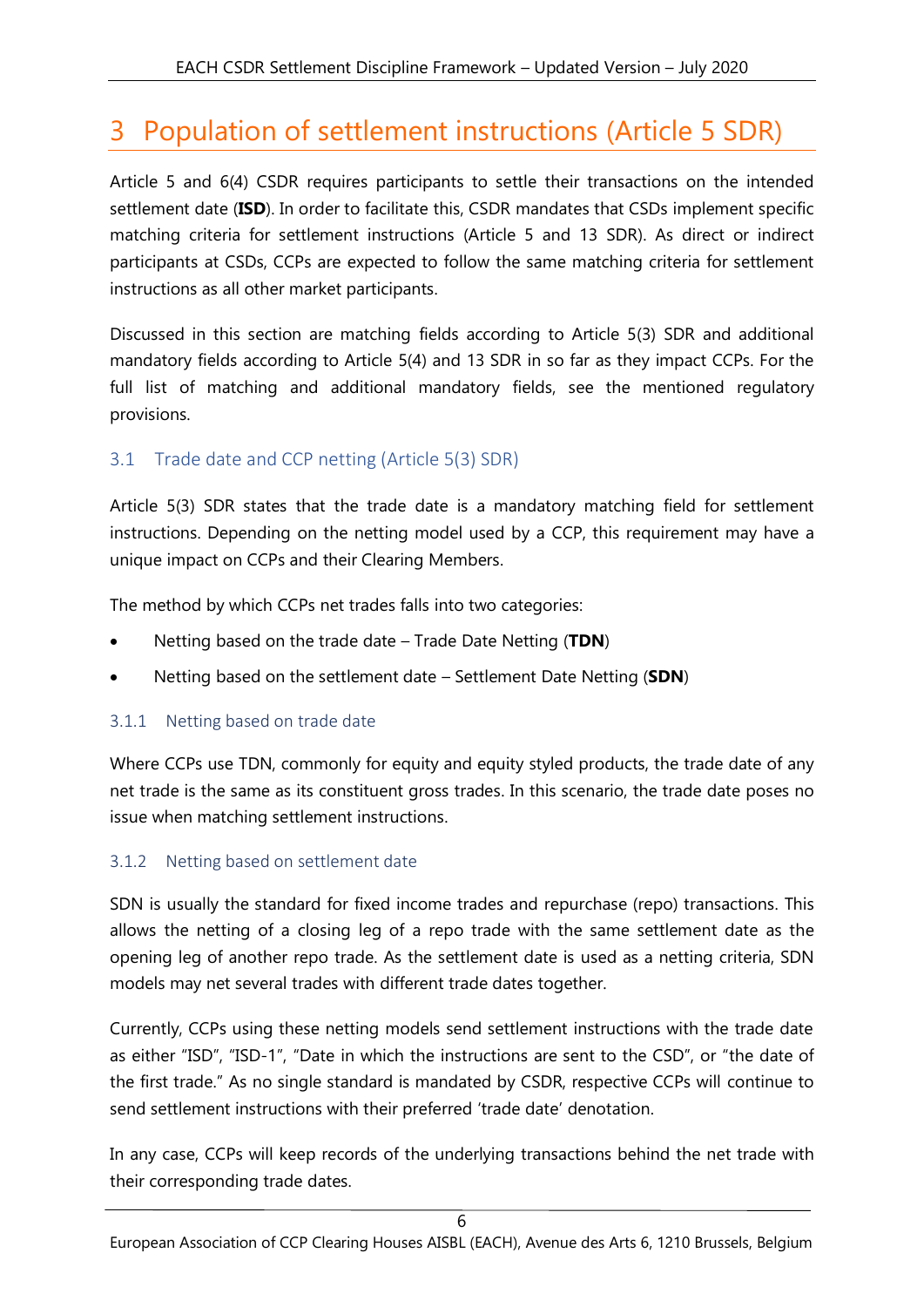# <span id="page-6-0"></span>3.2 Transaction type (Articles 5(4) and 13(1)(d) SDR)

Article 5(4) SDR mandates a transaction type indication for all settlement instructions. This field serves as information and for monitoring and reporting settlement fails as required by Article 13(1)(d) SDR.

Currently, CCPs send settlement instructions with transaction type "NETT", "NETE", or "TRAD". As no single standard is mandated by CSDR, respective CCPs will continue to send settlement instructions with their preferred 'transaction type' denotation.

In any case, CCPs will keep records of the underlying transactions behind the net trade with their corresponding transaction types.

# <span id="page-6-1"></span>3.3 Place of clearing (Article 13(1)(e) SDR)

Where applicable, Article 13(1)(e) SDR tasks CSDs to collect information regarding the place of clearing. CCPs will identify their own transactions by including either their Bank Identifier Code (**BIC**) or Legal Entity Identifier (LEI) in the 'place of clearing' field.

### <span id="page-6-2"></span>3.4 Place of trading (Article 13(1)(e) SDR)

#### <span id="page-6-3"></span>3.4.1 General

According to Article 13(1)(e) SDR, CSDs must also collect the place of trading where applicable. Some CCPs clear and net trades executed on multiple trading venues. Currently, CCPs send such net transactions to CSDs with a place of trading value of "blank", "VARI", "EXCH", or "the place of trading of the first trade of the net". As no single standard is mandated by CSDR, respective CCPs will continue to send settlement instructions with their preferred 'place of trading' denotation.

#### <span id="page-6-4"></span>3.4.2 Cleared trades on Small and Medium-sized Enterprise growth markets

Under CSDR, Small and Medium-sized Enterprise (**SME**) growth market transactions are subject to different penalties and buy-in regimes. CCPs will therefore create separate netted instructions for SME growth markets and non-SME growth markets. Accordingly, the 'place of trading' field in settlement instructions will accurately denote an SME growth market trade.

It is possible that identical instruments are traded on multiple SME growth markets. Due to the possibility of different SME growth markets adopting different time frames for the buy-in (Article 7(3) CSDR), CCPs have three options of handling netting in SME growth markets:

1. Deny their Clearing Members the option of netting multiple SME growth markets (i.e. one separate net per SME growth market);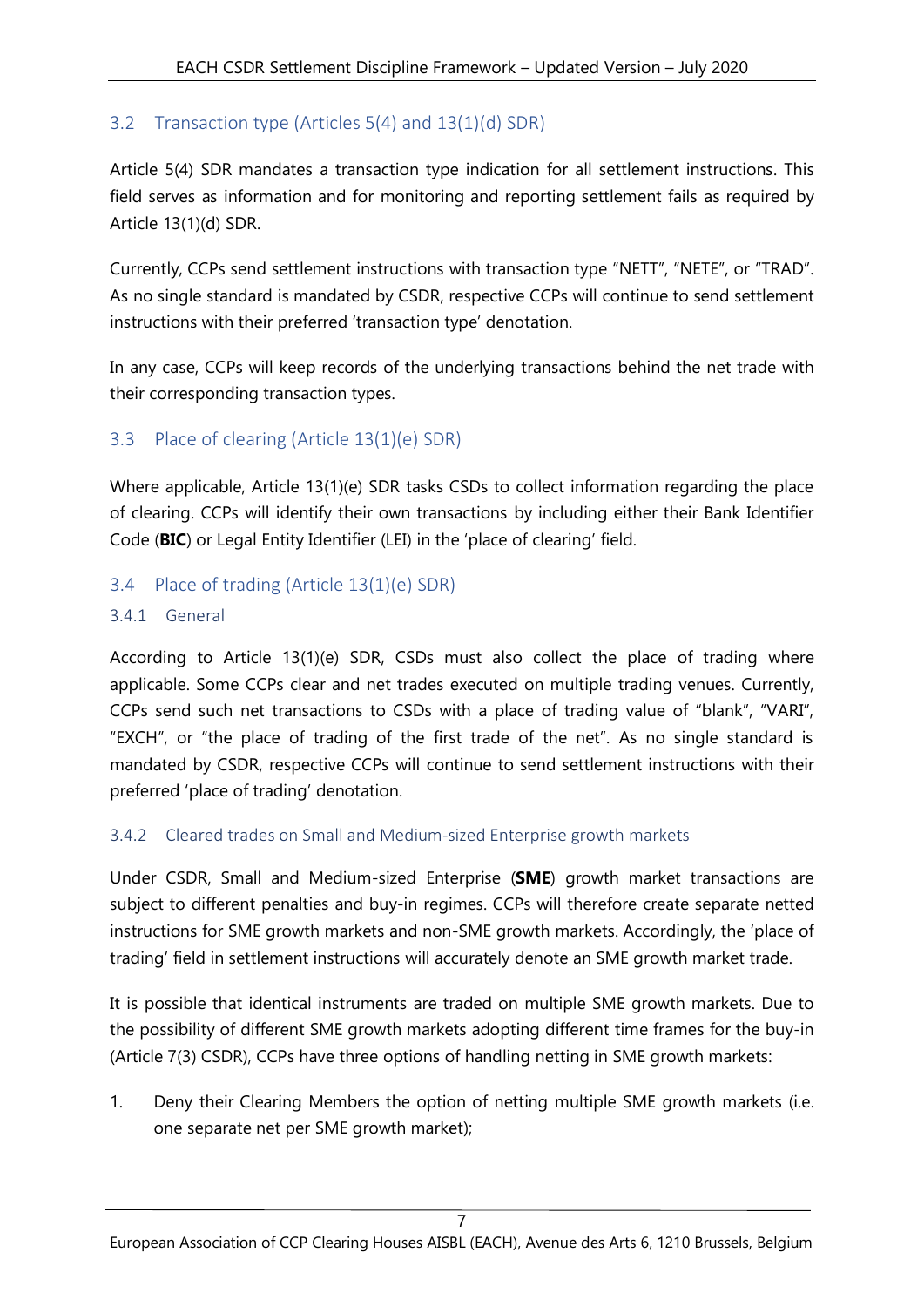- 2. Use a new SME growth market code regardless of how many SME growth markets are involved in a net trade. Note, however, that this option can only apply to those SME growth markets that maintain the same buy-in regime (15 days)..
- 3. Use several new universally recognised Market Identifier Code (**MIC**) designating a net trade of SME growth market trades for each possible buy-in regime. This option is not currently being progressed. Therefore, trades on SME growth markets that deviate from the standard buy-in regime will not be netted with any other SME growth markets.

Ultimately, CCPs will disclose to their Clearing Members which solutions they shall permit.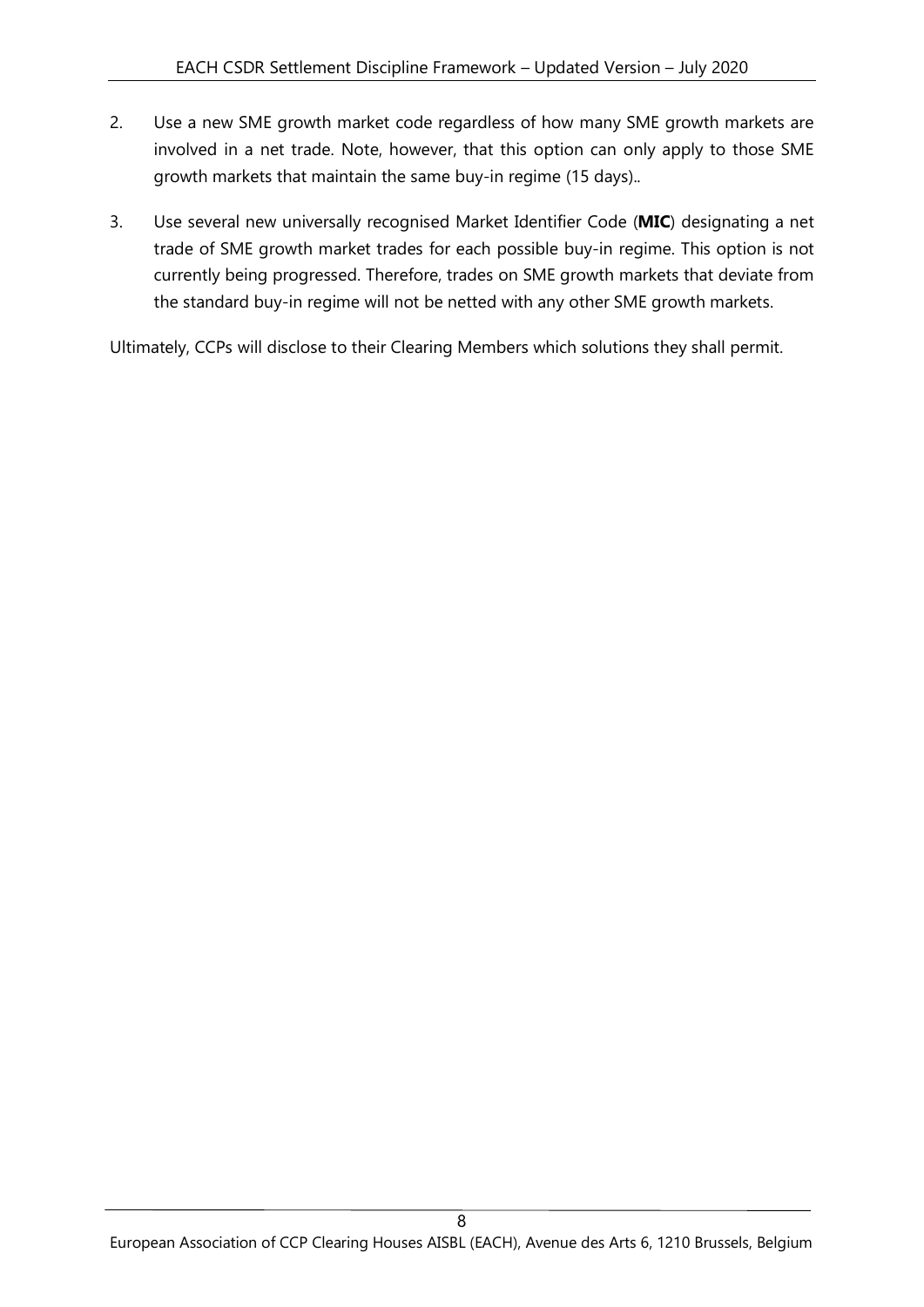# <span id="page-8-0"></span>4 Cash penalties

### <span id="page-8-1"></span>4.1 Introductory remarks

In order to encourage market participants to settle transactions on time, CSDR introduces a standardised penalty regime that all CSDs must enforce vis à vis their participants. Where the failing or receiving participant is a CCP, CSDR's settlement discipline regime makes special provisions:

- Article 7(11) CSDR exempts failing participants which are CCPs from the cash penalties regime outlined in Article 7(2) CSDR and Articles 16 to 20 SDR.
- Article 19 SDR provides for a separate penalty mechanism where the participant is a CCP.

These provisions directly shape the application of the penalty regime (Articles 16 to 20 SDR) for CCPs and their Clearing Members and inform the following sections.

Article 19 SDR requires CSDs to ensure that CCPs receive all relevant cash penalty calculations for failed cleared transactions and duly collect and distribute these penalties to their Clearing Members. Article 17 SDR requires CSDs to fulfill this very same role for their settlement participants.

EACH continues to believe that Article 19 SDR is unnecessary as there is no operational or risk based justification for having separate collection and distribution mechanisms for penalties originating from failed cleared transactions and penalties originating from failed non-cleared transactions. Therefore the collection and distribution of penalties for cleared transactions should be managed according to the same legal and operational procedures for both cleared and non-cleared transactions.

Unfortunately, it does not seem likely that there will be a suitable solution to avoid the duplication of collection and distribution mechanisms for penalties in time for implementation by 01 February 2021. EACH CCPs have therefore decided to implement Article 19 SDR as stated in the regulation. In the meantime, EACH's will continue advocating for the removal of Article 19 SDR at the latest with a review of CSDR's settlement discipline regime.

#### <span id="page-8-2"></span>4.2 Identification and segregation of CCP business (Articles 2(16) and 7(11) CSDR)

CCPs send settlement instructions to CSDs on three occasions:

- 1. as a CCP as defined in Article 2(16) CSDR i.e. as the buyer to a seller and the seller to a buyer for cleared transactions;
- 2. regarding collateral management activities between the CCP and its Clearing Members;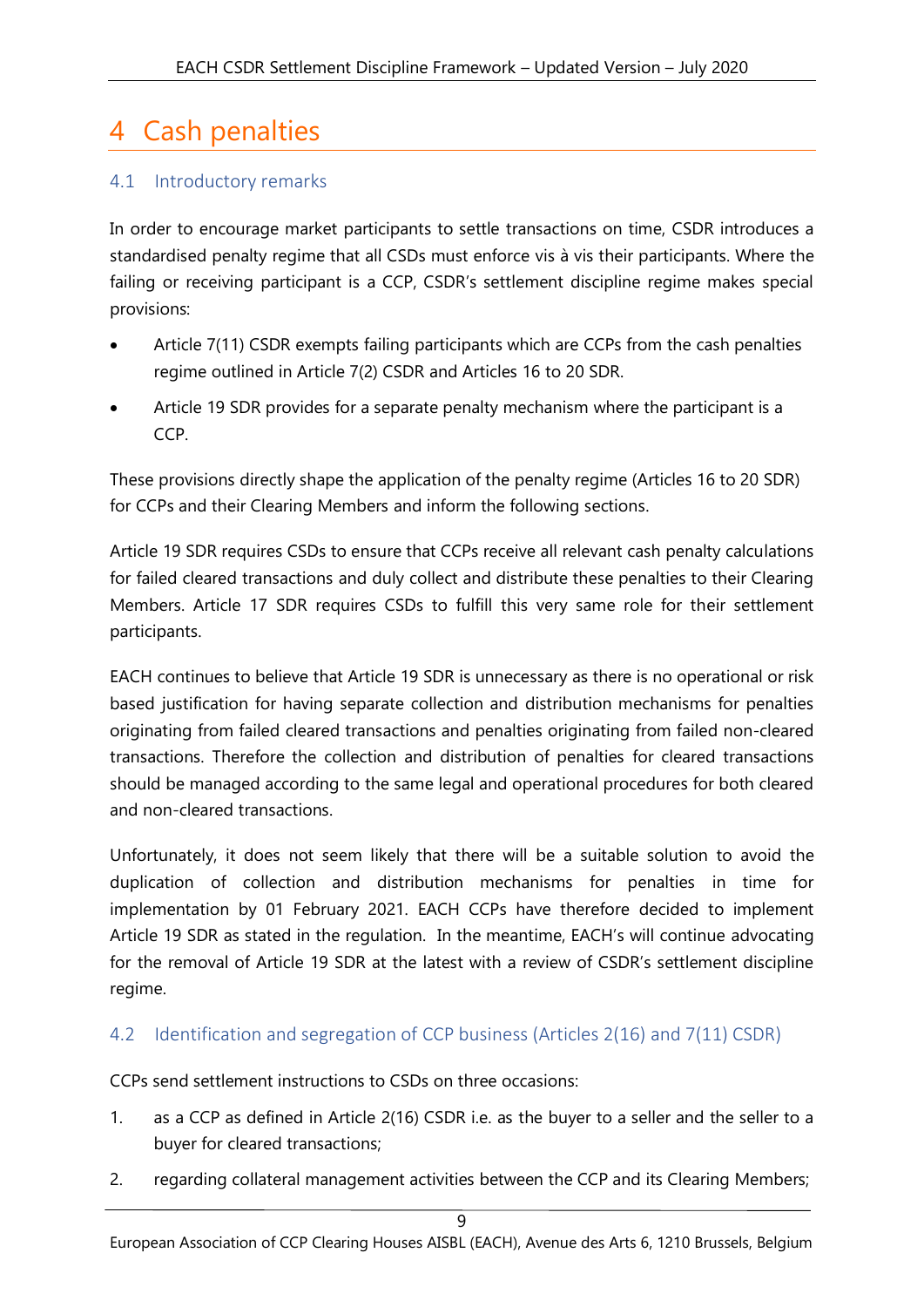3. regarding treasury investment activities with collateral held by the CCP.

Considering Article 7(11) CSDR, CCPs are exempt from all settlement discipline penalties for all transactions that fall under the first scenario.

As no CCP function is performed under the second and third scenarios according to Article 2(16) CSDR *e contrario*, EACH assumes that all settlement transactions related to collateral management or treasury investment by CCPs are fully subject to settlement discipline penalties.

In order to distinguish between penalty-exempt and non-penalty-exempt settlement transactions, CCPs currently use account level segregation or participant level segregation (by BIC code). The segregation allowing the correct identification of the exempted activity will be made according to the requirements of the CSD.

# <span id="page-9-0"></span>4.3 Penalty Calendar

EACH Members have agreed to align the management of penalties to ECSDA's monthly timetable as described in Chapter 2 of the ECSDA CSDR Penalties Framework<sup>1</sup> where possible. CCPs will therefore trigger the reporting, collection and redistribution of penalties as follows:

- 14<sup>th</sup> Business Day: Monthly report of aggregated penalty amounts will be delivered;
- 17<sup>th</sup> Business Day: Aggregated penalty amounts will be charged and redistributed to the relevant Clearing Members.

# <span id="page-9-1"></span>4.4 Calculation and application of cash penalties

# <span id="page-9-2"></span>4.4.1 Re-instructions of settlement transactions placed after ISD

Article 16(3) SDR states that when settlement instructions are matched after ISD, cash penalties for the period between ISD and the business day prior to the matching day shall be paid by the last participant who has entered or modified the relevant settlement instruction. Where re-instructions of settlement transactions are placed after ISD, this provision has the potential to unduly harm CCPs and their Clearing Members through the triggering of a second round of late matching penalties. Consider:

1. When a buy-in is partially executed and the CCP chooses to defer the rest of the buy-in, the failing counterparty and the CCP are obliged to cancel their original failed instructions and re-instruct the transaction with the amended settlement quantity and amount, but with the original ISD. Since a buy-in necessarily indicates that the ISD has passed, the re-instructing party will automatically be charged late matching penalties.

<sup>&</sup>lt;sup>1</sup> https://ecsda.eu/wp-content/uploads/2019/11/2019\_11\_Framework\_Settlement.pdf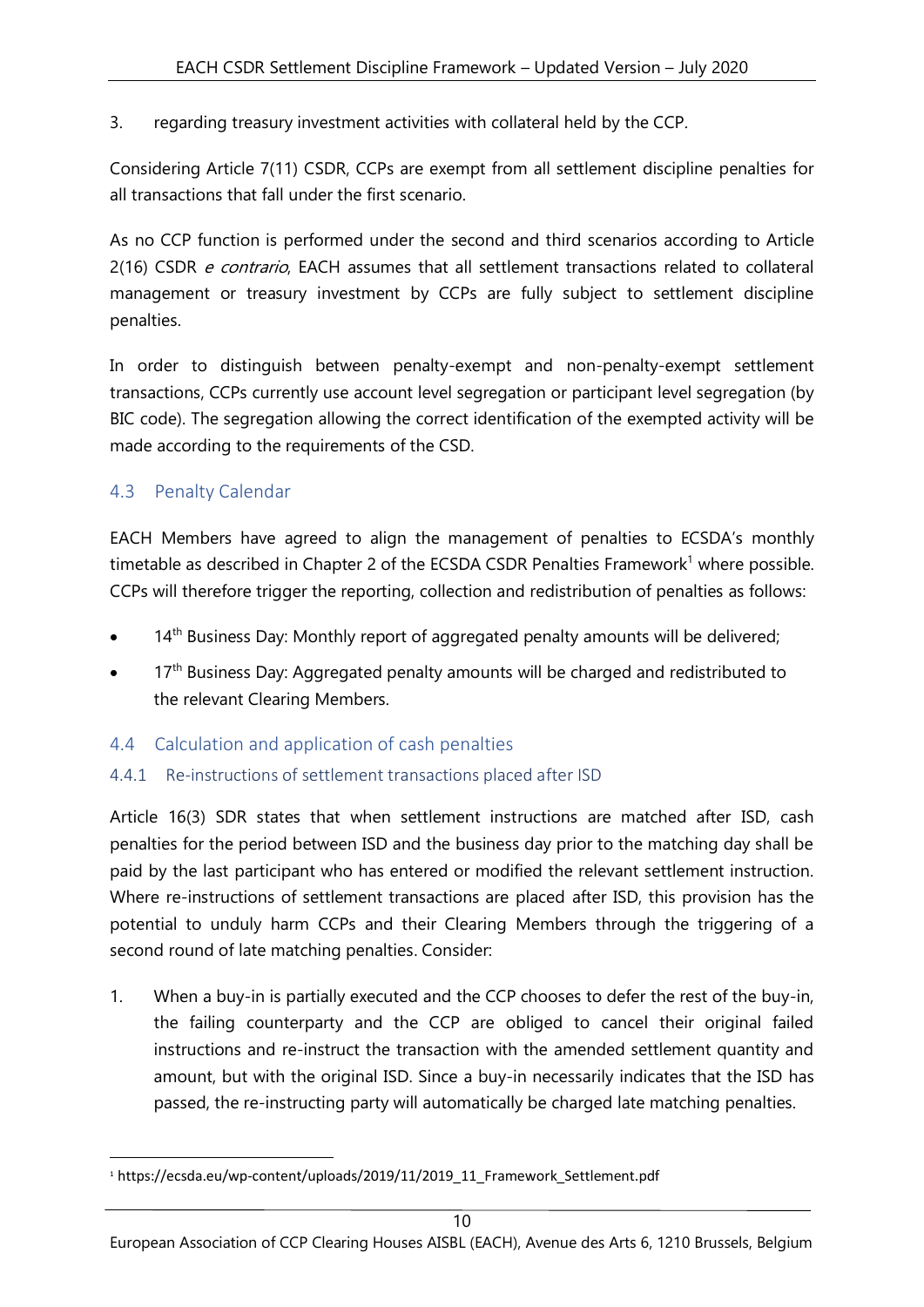- 2. When manually splitting (partialling) and/or netting-off settlement transactions, existing transactions must be cancelled. At the earliest, these actions can be done on ISD, but they often occur days after ISD. As the ISD of these transactions does not change, late matching penalties will unjustifiably be charged.
- 3. When buyer protection is enacted on part of a settlement undergoing an elective corporate action, the existing settlement instruction has to be cancelled and reinstructed according to the buyer's decision. As corporate actions typically take multiple days to process, the re-instruction may also occur after ISD, thus incurring unjustified late matching penalties.

As the first case is considered in the regulation (Articles 16(3) third subparagraph in conjunction with Article 23 and 27(2) SDR), CSDs should provide an appropriate solution. EACH is aware of a change request in T2S geared at alleviating this issue: a new indicator (BSSP) is being developed to denote a re-instruction arising from a partial buy-in, exempting that transaction from late matching penalties.

In the second scenario (manual splitting), the hold and release mechanism in T2S will be amended such that instructions may be partially released without the need to cancel and reinstruct any transactions.

In other scenarios, such as the second outside T2S and the third scenario, avoiding double penalization remains problematic. Tentatively, once available, the second and third scenarios may be resolved by using the same partial buy-in indicator as intended for the first scenario.

#### <span id="page-10-0"></span>4.4.2 Penalties mismatch scenarios

Where a mismatch scenario as described below arises, the CCPs propose to cover the deficit by either mutualizing the cost among their Clearing Members on a fair basis or establishing clear rules by which to assign the cost to particular Clearing Members. Should the CCP be the cause of a mismatch e.g. because of a technical failure, each CCP will address the issue with their Clearing Members and their national competent authorities as they see fit.

#### <span id="page-10-1"></span>*4.4.2.1 CCP holding securities overnight*

There are potential scenarios in which CCPs may be left holding securities overnight on cleared business. As a result the fails into the CCP are less than the fails out from the CCP and hence the penalty calculations made by the CSDs on each fail would leave the CCP with a loss. EACH does not believe that this is the intention of the Regulation according to Article 7(11) CSDR. Remedies are therefore required.

The following two scenarios were identified:

1. A CCP receives securities into its account towards the very end of the CSD settlement window and the CSD does not deliver the securities out to a receiving Clearing Member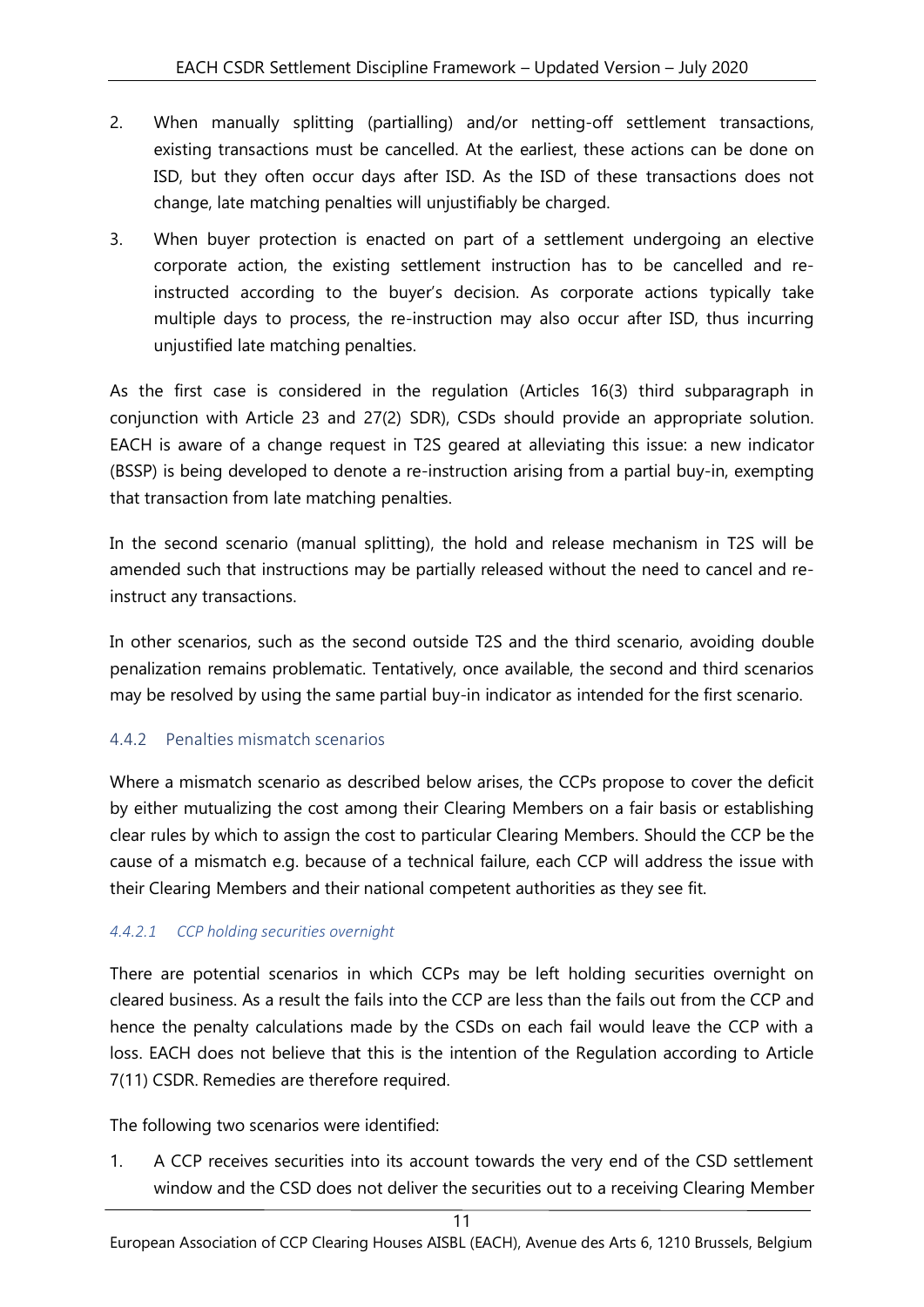as it closes its settlement process. That is, the settlement out would have happened were it not for the hard CSD cut-off. Some CSDs already protect CCPs from such a hard cut-off and others are working towards minimizing such cases.<sup>2</sup> However, the possibility of such a scenario remains.

2. Receiving Clearing Members have not enabled partial settlement. The best solution is to require all Clearing Members to accept any partial settlement as part of a CCPs internal rules and regulations. In cases where Clearing Members do not abide by such rules the CCP would seek remedy from the offending receiving Clearing Member.

#### <span id="page-11-0"></span>*4.4.2.2 SME growth market trades settling against non-SME growth market trades*

All trades executed on an SME growth market are subject to the penalties regime for SME growth markets as defined in the Annex of the Calculation of Cash Penalties Technical Advice. However, some of these instruments can also be traded on regular trading venues or over the counter (OTC). As these financial instruments are identical, while CSDs may be able to distinguish between financial instruments settled for an SME growth market trade and a non-SME growth market trade, they currently have no intention to use this notion in the settlement algorithm. Consider the following scenario:



#### **Figure 1: Trading of identical securities on both an SME and a regular market**

If CM C settles before CM A, the CSD might deliver the securities to CM B rather than CM D, resulting in two remaining open transactions:

<sup>2</sup> E.g. T2S CR T2S-0689-SYS.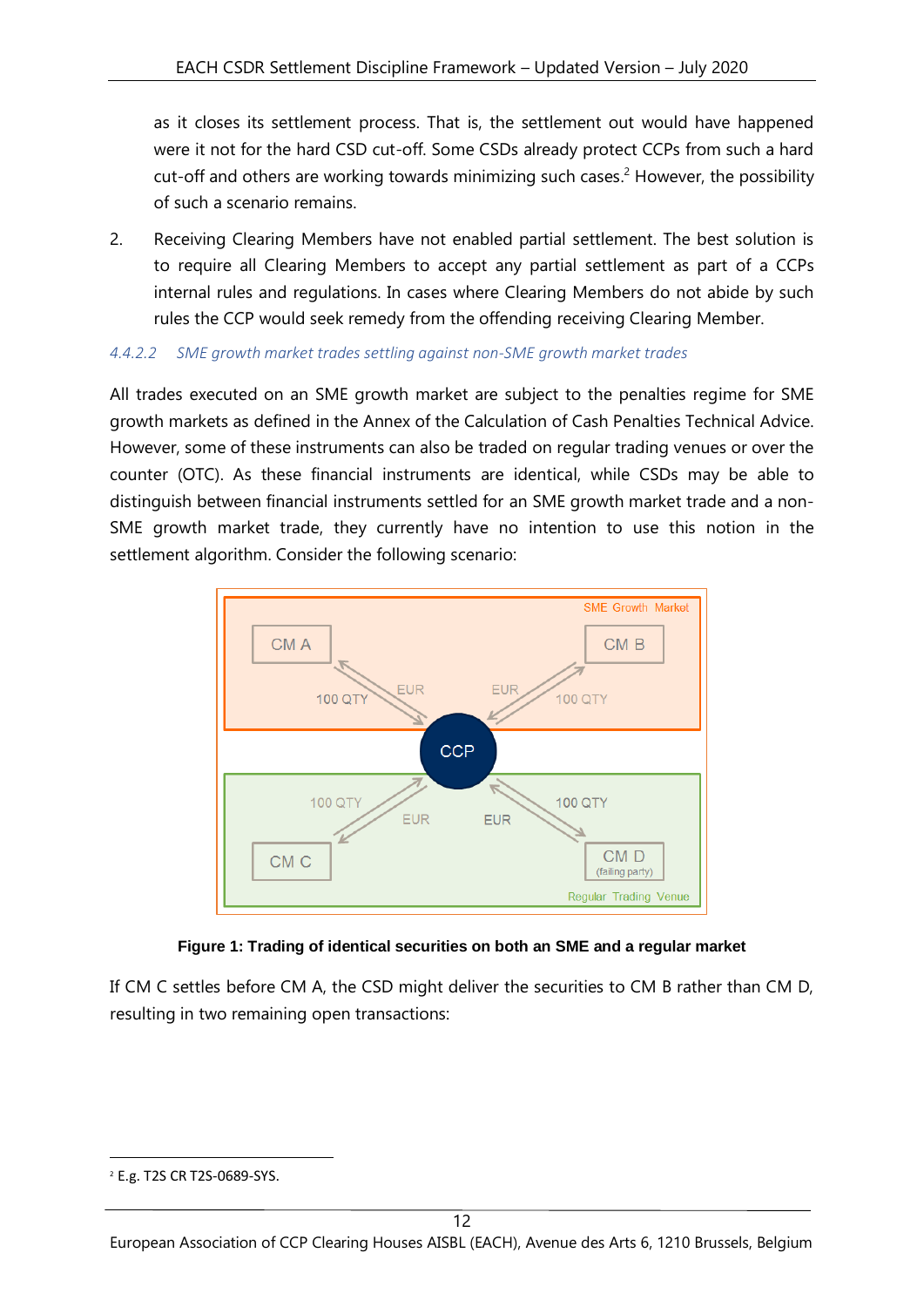

**Figure 2: Possible scenario once CM C fulfills its obligation to the CCP**

In this case, the CCP will be left with a penalty deficit due to the reduced penalties levied on SME growth market trades.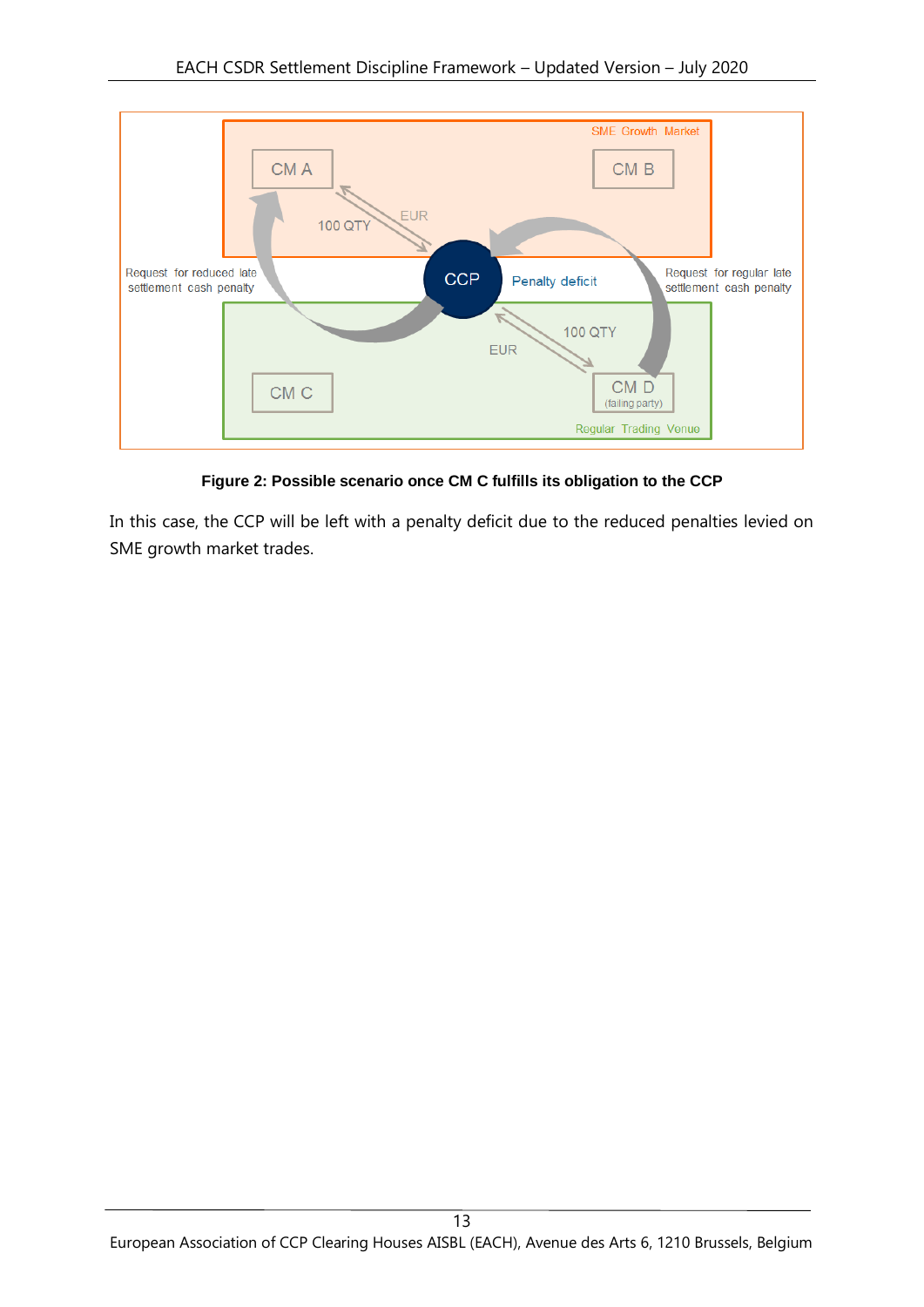#### <span id="page-13-0"></span>*4.4.2.3 Strange nets and resulting penalties*

So called strange nets may occur after CCPs have performed their netting function, resulting in a non-receipt versus payment (RVP)/DVP transaction. Certain such strange nets may generate problematic penalty scenarios. Consider a case where a CCP has the following three failing settlements:



**Figure 3: Example of a CCP transaction in which strange nets may occur**

According to penalty calculation methods, the CCP will be charged two separate penalties for the failure of the delivery with payment (**DWP**) transaction to Buyer 1:

- a penalty based on the non-delivered securities (QTY 5); and
- a penalty based on the non-paid cash amount (EUR 150).

The failed securities delivery will be covered by the failed securities penalty from Seller 1. However, as the CCP is failing to deliver securities to Buyer 2 it will not receive a cash fail penalty from Buyer 2, and in particular not for the EUR 150 which it then fails to pay Buyer 1.

#### <span id="page-13-1"></span>4.4.3 Market-wide technical production issues and resulting penalties

Scenarios may arise where, due to market-wide technical production issues, the CCP fails to send settlement instructions to the market on time. Due to this failure to instruct, late settlement and late matching penalties may occur.

Every CCP is entitled to deal with the resulting penalties as it sees fit.

#### <span id="page-13-2"></span>4.5 Reporting

#### <span id="page-13-3"></span>4.5.1 Daily Reporting

As Clearing Members will reconcile penalties either directly with the CSD or via their Settlement Agent, CCPs are not obligated to replicate the CSD daily reporting to their Clearing Members. Certain CCPs may, however, opt to do so.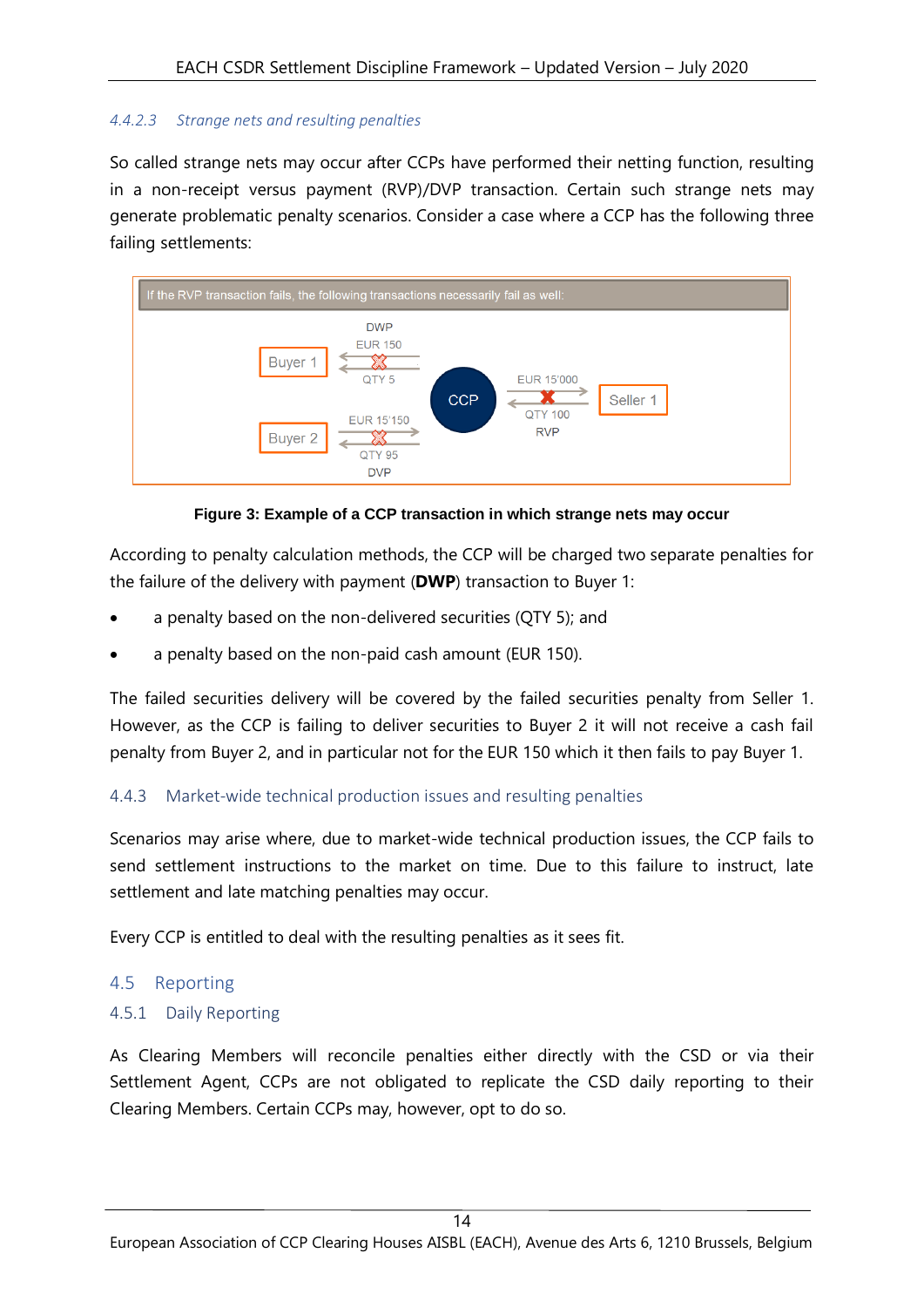#### <span id="page-14-0"></span>4.5.2 Monthly Reporting

EACH Members agreed that CCPs will provide a monthly aggregated penalty report at least on Clearing Member level. Certain CCPs may choose to additionally report at account level on request by the Clearing Member.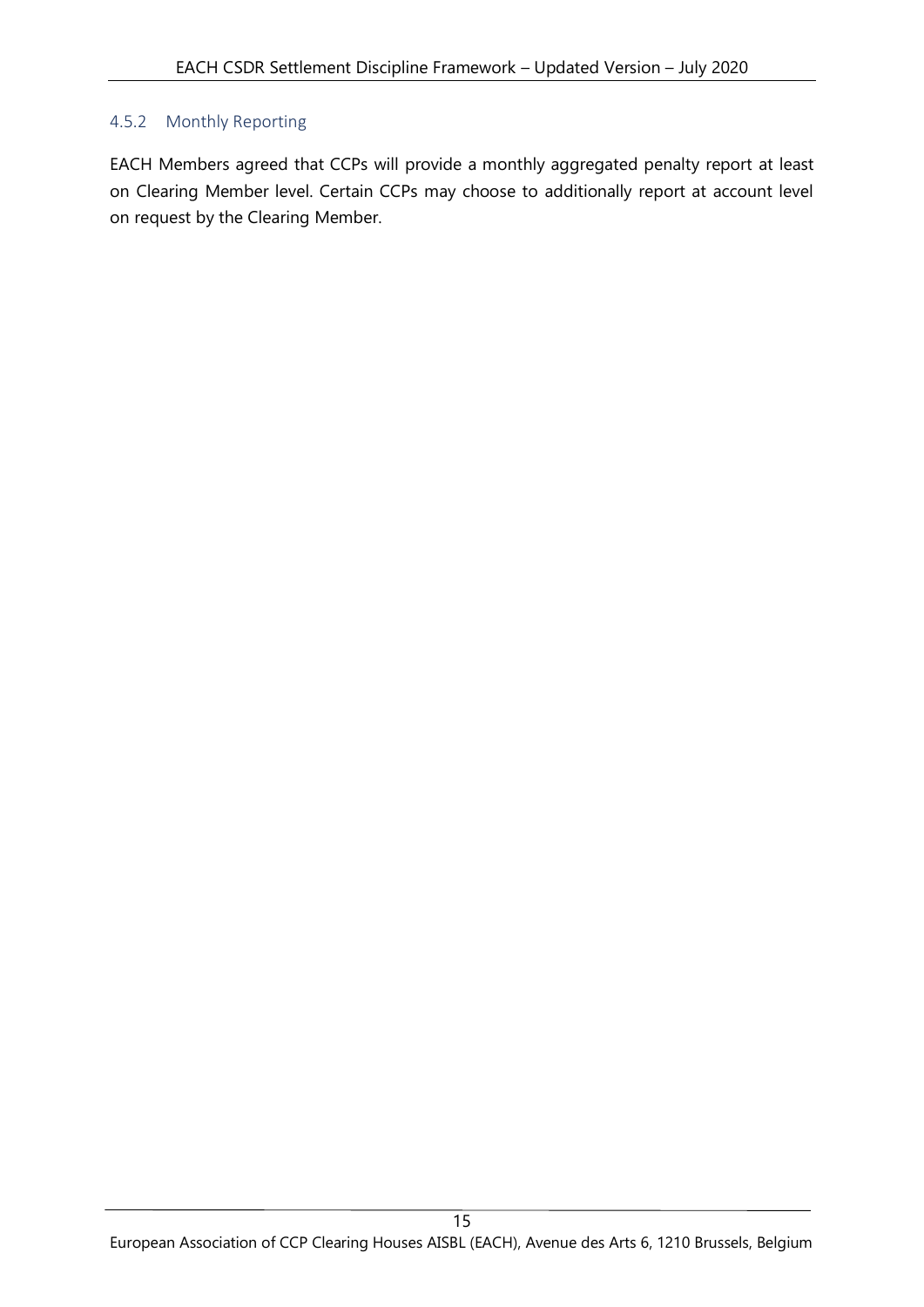# <span id="page-15-0"></span>5 Buy-in process

In order to increase settlement efficiency, all CCPs maintain robust solutions for dealing with failed transactions. These measures include accommodating late delivery processing, as well as implementing buy-in and cash compensation models. CSDR's settlement discipline regime aims to set minimum standards for buy-in and cash compensation procedures. However, EACH members believe that individual CCPs should be allowed to maintain more stringent buy-in rules to further boost settlement efficiency, subject to acknowledgment by their National Competent Authority. Such additional rules will be communicated to the Clearing Members by every CCP as necessary.

### <span id="page-15-1"></span>5.1 Initial verification of the buy-in (Article 26 SDR)

According to Article 26(1) SDR, for all CCP-cleared transactions, CCPs shall verify whether a buy-in is possible on the business day following the expiry of the extension period. As per Article 21(a) SDR, a CCP can only consider a buy-in not possible if the relevant financial instrument no longer exists.

#### <span id="page-15-2"></span>5.2 Buy-in notification (Article 27 SDR)

#### <span id="page-15-3"></span>5.2.1 Notification timing

As per Article 27(1) SDR, where a buy-in is possible, CCPs shall launch an auction or appoint a buy-in agent on the business day following the expiry of the extension period and notify the failing and receiving Clearing Members thereof. Prior to receiving this notification, the failing party is entitled to deliver the financial instruments to the CCP.

While complying with this provision, each CCP shall be free to define the exact timing of the notifications and communicate this accordingly to their Clearing Members. At a minimum, participants will be able to settle transactions until at least 8.30 am Central European Time (CET) on the business day following the expiry of the extension period.

#### <span id="page-15-4"></span>5.2.2 Notification procedure

While Article 27 SDR mandates notifying receiving Clearing Members that a buy-in has been initiated to the failing delivering Clearing Member, the relationship between delivering and receiving Clearing Members is misleading. As a CCP which nets transactions together, all other counterparties' receive and delivery obligations cease to be linear (see [Figure 4\)](#page-16-1).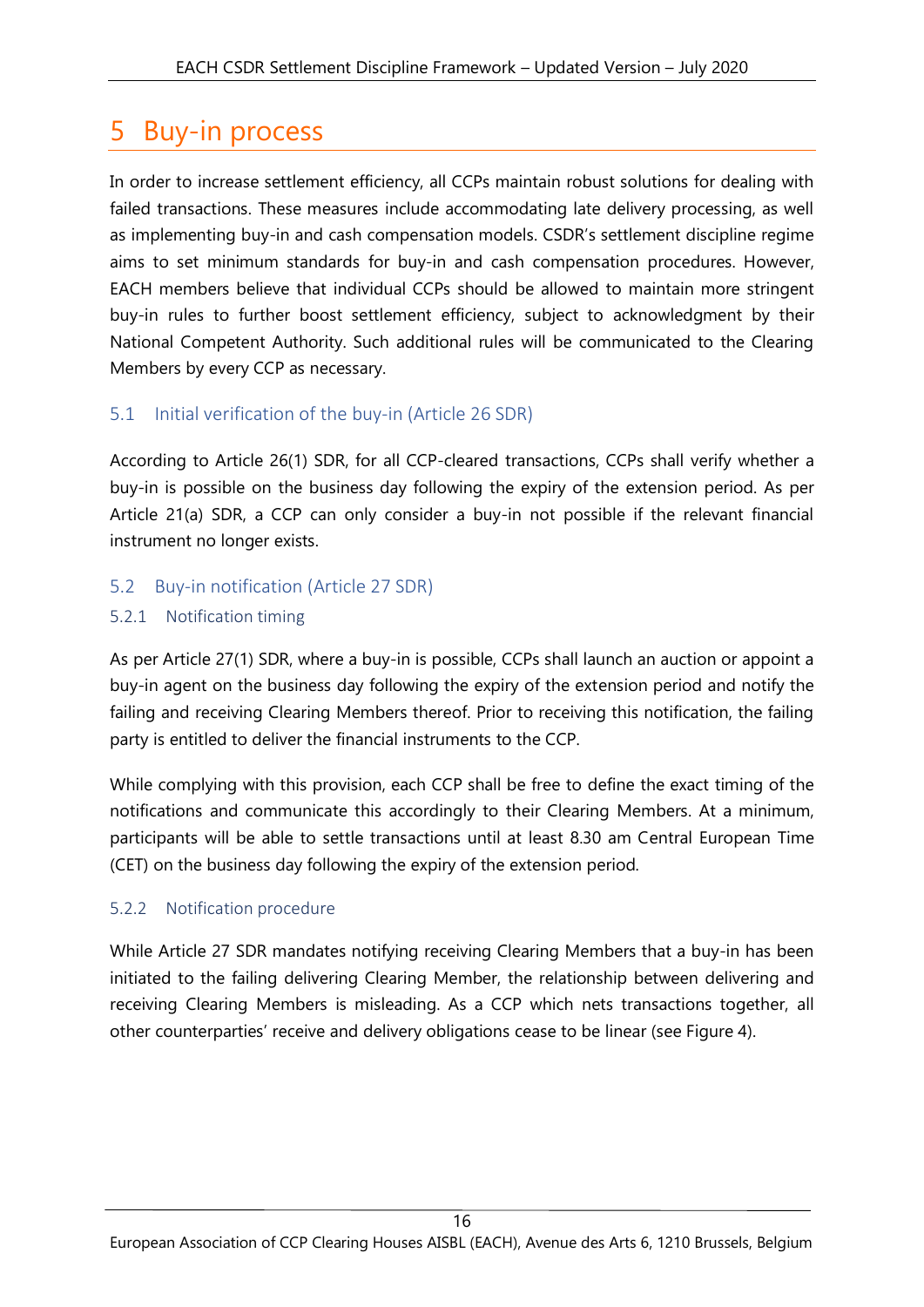

**Figure 4: Bilateral trading versus CCP netting**

<span id="page-16-1"></span>As the graphic illustrates, the CCP becomes the receiving party for all delivery obligations, and the delivering party for all receiving obligations. Furthermore, when considering that settlement instructions remain open for varying lengths of time, the relationship between delivering and receiving Clearing Members breaks down even further. Thus, as no receiving Clearing Member can be reliably identified, EACH considers Article 27 SDR fulfilled when CCPs notify the failing counterparty of the impending buy-in.

# <span id="page-16-0"></span>5.3 Timeframes for buy-in process

The following timeframes are defined by Article 7 CSDR as well as Articles 36, 37, and 38 SDR.



**Figure 5: Overview over buy-in timeline**

Note: While Article 7(4) SDR provides a seven business day extension period for non-liquid shares, according to Article 7(5) CSDR, this increased extension period is not granted to transactions cleared by a CCP. Thus, from a CCP's standpoint, both liquid and non-liquid shares shall have an extension period of four business days (see [Figure 6\)](#page-17-4).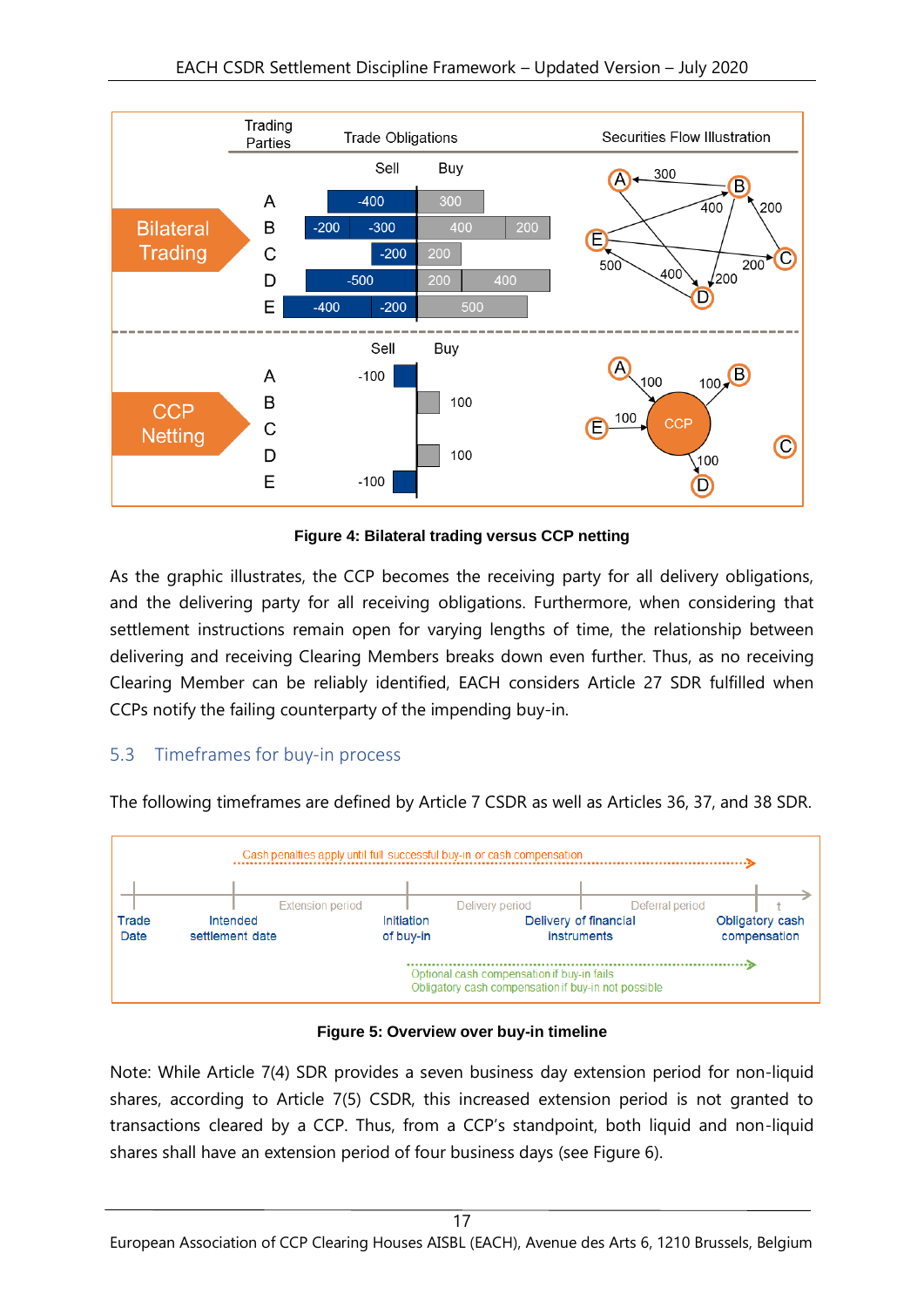

**Figure 6: Buy-in timeframes according to CSDR as apply to CCPs**

# <span id="page-17-4"></span><span id="page-17-0"></span>5.4 Determining which buy-in regime to apply

### <span id="page-17-1"></span>5.4.1 Determining a security's liquidity status

CSDR establishes separate penalties and buy-in regimes for shares that are liquid versus shares that are non-liquid. Article 36 SDR makes reference to article 2(1)(17)(b) of Regulation (EU) No 600/2014 for determining a security's liquidity. This article must be read in conjunction with the first four articles of the Commission Delegated Regulation (EU) 2017/567, where liquidity is actually defined.

In order to calculate and apply the correct penalties, CSDs will have to ensure the correct liquidity status of every share settling in their depository. Since CSDs must provide CCPs with information on the penalties applied to failed settlement instructions, CCPs may extrapolate from this data whether the security is liquid or non-liquid, and apply the periods for the respective buy-in regimes. If and when a common data source is agreed upon by all market participants, CCPs may choose to use this rather than the CSD penalty files.

# <span id="page-17-2"></span>5.4.2 Determining an instrument's buy-in period

Article 36 SDR further distinguishes between shares and other instruments. EACH Members assume that shares are those instruments classified as 'equities' with CFI codes starting with an 'E', as defined in the ESMA document 'FIRDS CFI validations'<sup>3</sup>. As an example, ETFs would therefore not be considered shares. Confirmation is currently being sought from ESMA.

#### <span id="page-17-3"></span>5.4.3 Buy-ins on rights issues

EACH's view is that trades in subscription rights/rights issues should be fully exempt from buy-ins. This opinion is justified by the limited life span (typically between 10 and 20 days) of

<sup>3</sup> ESMA70-145-1090], available at https://www.esma.europa.eu/document/firds-cfi-validations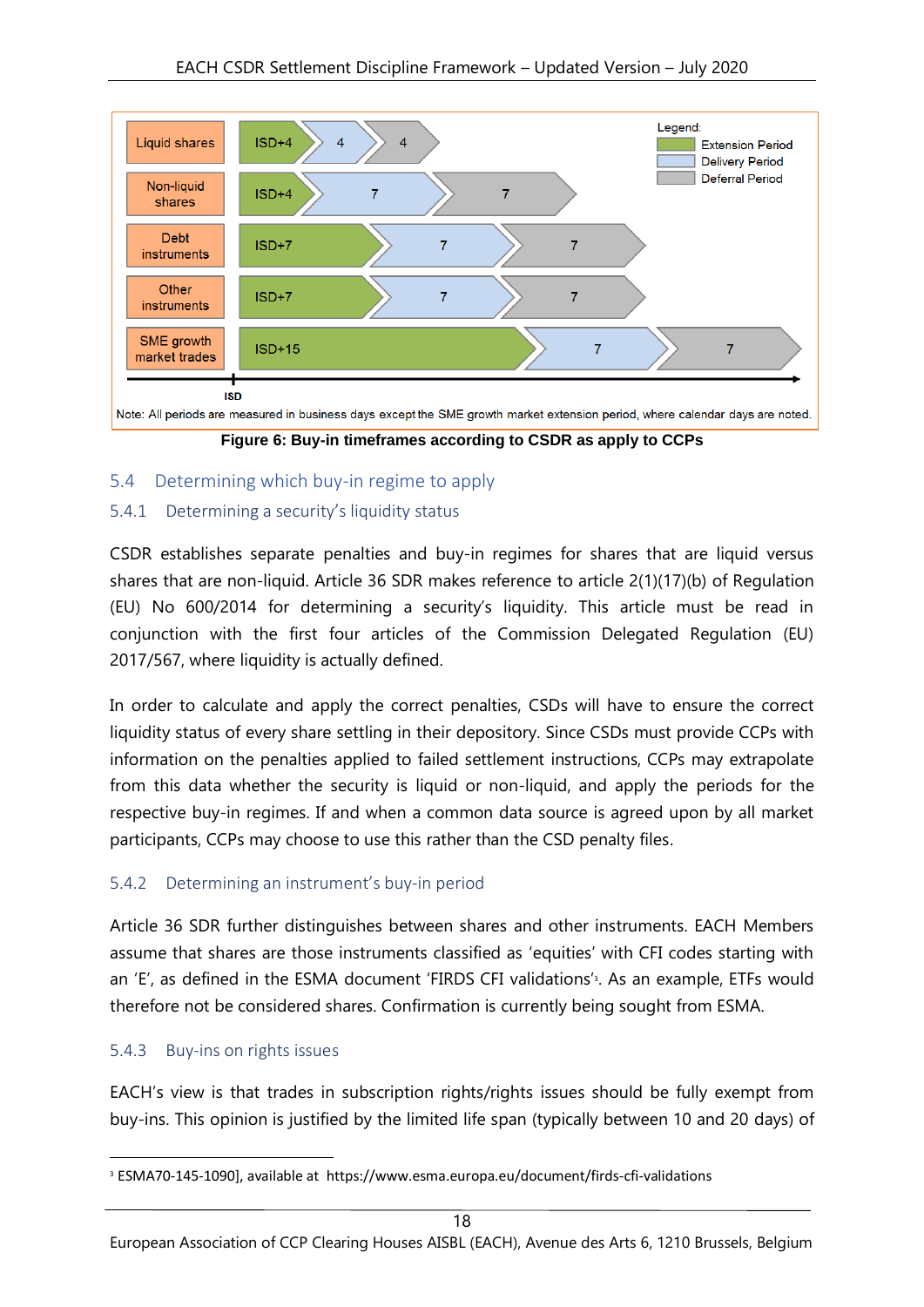subscription rights/rights issues, their small market value, and their lack of value after they have lapsed. Furthermore, as buyer protection procedures may apply to failing rights transactions, buy-ins would unreasonably interfere with these buyer protection procedures.

Considering that CSDR does not provide for a specific exemptions, CCPs may be required to apply Article 7(3) CSDR also to rights issues unless a different interpretation is allowed by national competent authorities.

#### <span id="page-18-0"></span>5.4.4 Buy-in procedure on netted transactions with different buy-in regimes

There are clear settlement efficiency benefits for CCPs and their Clearing Members to net settle where different buy-in regimes apply or some constituents of the net are considered effective for buy-ins and some considered ineffective as defined by Article 22 SDR.

Where trades subject to different buy-in regimes, such as short-term repos (which are exempted from buy-ins) and long-term repos (subject to buy-ins), are netted together, the CCPs will ensure that the buy-ins can be handled either on an individual trade- or net position-level also for exempted trades, in accordance to Question 7 of the ESMA Q&A.

All gross trades and net positions subject for buy-in will be maintained within the CCP's system to ensure the possibility to process buy-ins based on the differing durations of the relevant transactions as required and as per acknowledgement by the relevant National Competent Authority.

#### <span id="page-18-1"></span>5.5 Buy-in procedure

#### <span id="page-18-2"></span>5.5.1 Placing the failing instruction on hold

As stated in Article 27(2) SDR, a failing Clearing Member must put all relevant failing transactions subject for buy-in on hold. Where CCPs act under a Power of Attorney (**PoA**), the CCP may put the failing Clearing Member's failed transaction on hold on their behalf.

Should a Clearing Member fail to put their instruction on hold on time, with the possibility that the fail incorrectly settles, a CCP is entitled to amend its rules and regulations to allow for suitable rectification and to levy additional penalties.

Unless the CSD has made provisions to identify this scenario and continue to charge the failing counterparty and not the CCP, putting the CCP's instruction on hold is not a viable solution as the CCP, instead of the counterparty, would be subject to late settlement penalties for holding their cash payment (Article 16(3) SDR).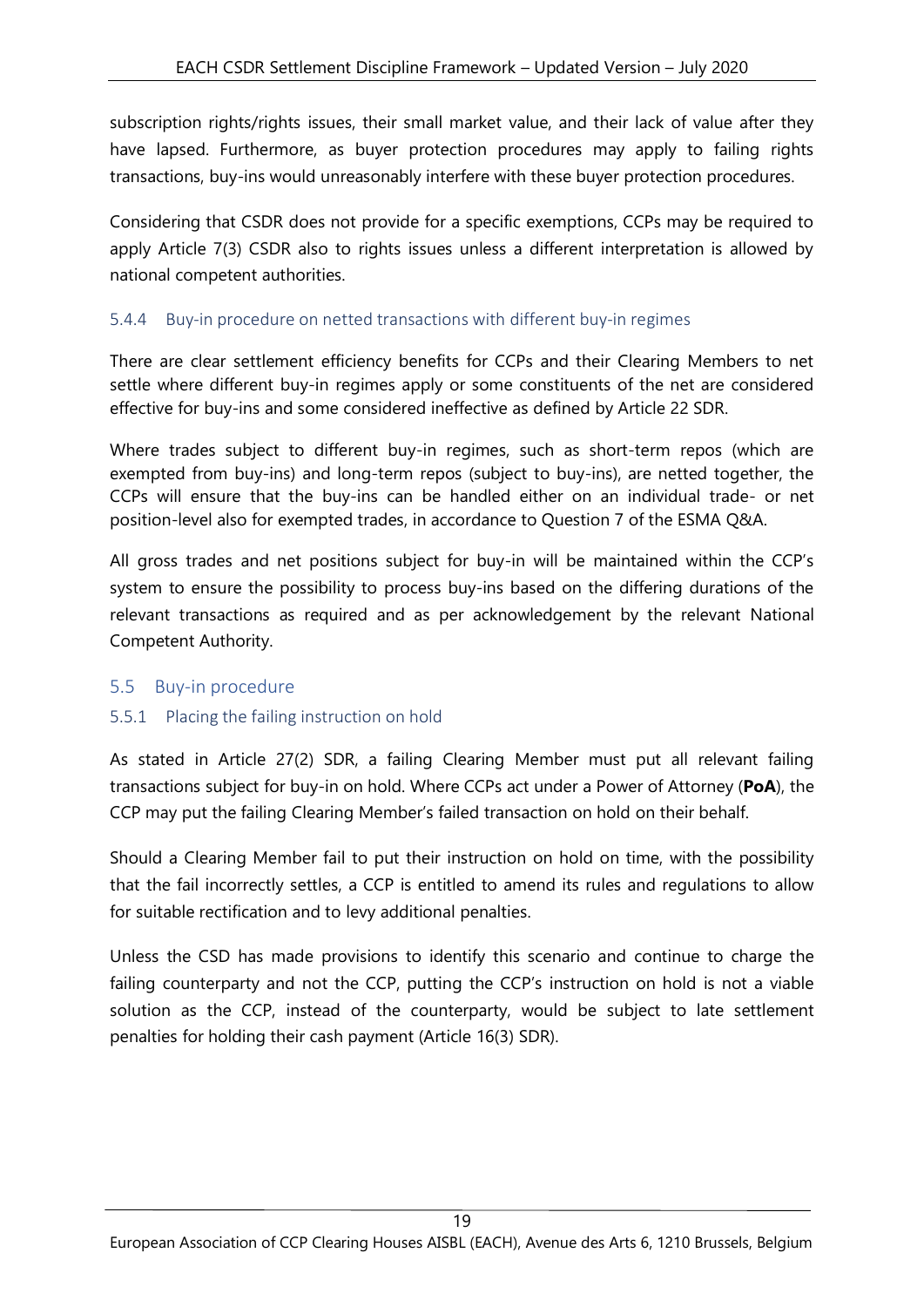#### <span id="page-19-0"></span>5.5.2 Cancelling the failed instruction and new settlement instructions in case of partial buyin

In accordance with Article 27(10)(b) SDR, when the CCP has received some or all of the securities from the buy-in, the CCP will ensure that the settlement instructions relating to the settlement fail are cancelled.

Where the CCP is able to buy-in the whole position and it settles in full, no new settlement instructions will be required.

Where the settlement of an executed buy-in is not for the full amount of the original fail, a new on hold settlement instruction needs to be entered. This can be done in two ways:

- 1. The new on hold settlement instruction is entered by the failing Clearing Member and matched by the CCP for the remaining failed balance. The CCP and failing Clearing Member ensure the cancellations and re-instructions are submitted to the relevant CSD before penalties are calculated for that business day.
- 2. Where a CCP acts under a PoA, the CCP may ensure the relevant settlement instructions are cancelled and new instructions sent. A CCP may extend the delivery period using the deferral period to allow for the execution and settlement of buy-ins, or opt for cash compensation.

#### <span id="page-19-1"></span>5.5.3 Cost of the buy-in versus price of financial instruments of the buy-in (Article 34 SDR)

It is important to note that Articles 34 and 35 SDR make a distinction between the costs of the buy-in, and the price of the financial instruments paid for in the buy-in. Article 34 SDR unequivocally states that all costs relating to the buy-in shall be paid for by the failing Clearing Member. CCPs may bill these costs to the failing Clearing Member separately.

<span id="page-19-2"></span>5.5.4 Payment of price difference (Article 35 SDR)

<span id="page-19-3"></span>*5.5.4.1 Where the price of the financial instruments of the buy-in is greater than the settlement amount (Article 35(1) SDR)*

According to Article 35(1) SDR, when the price of the financial instruments of the buy-in exceeds the settlement amount of the failed transaction, the CCP shall charge the difference between these two amounts to the failing Clearing Member, so the CCP has the necessary funds to cover the losses incurred as a result of the buy-in as compared to the original transaction.

#### <span id="page-19-4"></span>*5.5.4.2 Where the price of the financial instruments of the buy-in is less than the settlement amount*

According to Article 35(2) SDR, when the price of the financial instruments of the buy-in is less than the settlement amount of the failed transaction, no price difference payment is made to the failing delivering member as it is "deemed paid".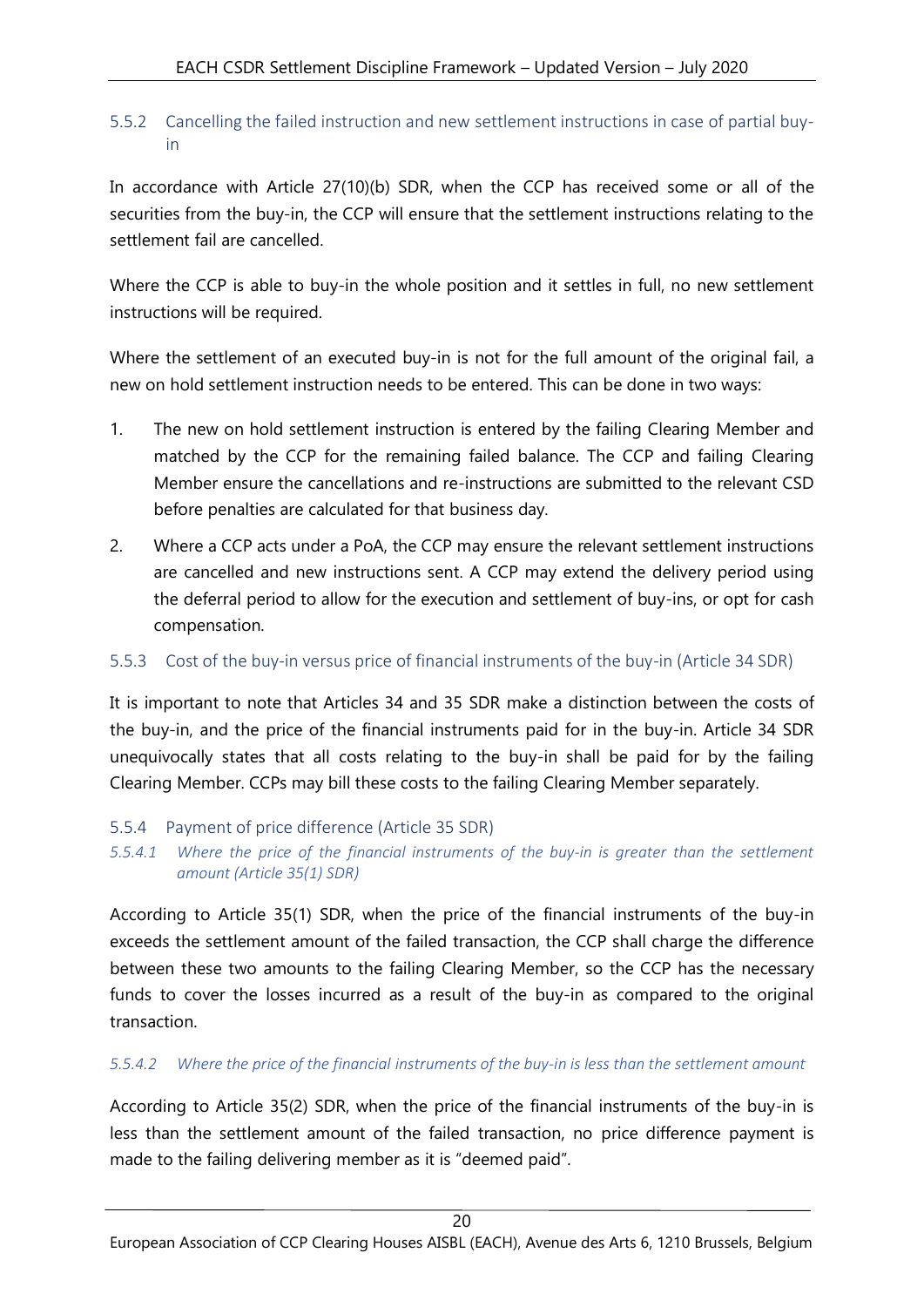### <span id="page-20-0"></span>5.6 Cash compensations

#### <span id="page-20-1"></span>5.6.1 Initiating a cash compensation

The CCP, as the receiving party to the failing member may opt for a cash compensation if the buy-in fails at any time during the delivery period or the deferral period, if used.

The CCP must opt for a cash compensation at the end of the deferral period if the buy-in fails or when the buy-in is not possible (Article 7(7) CSDR).

Contrary to the buy-in procedure, which does not involve any receiving Clearing Members, the cash compensation process requires CCPs to allocate the cash compensation to one or multiple receiving Clearing Members. In general, these will be identified and selected based on having the oldest pending settlement instructions against the CCP.

#### <span id="page-20-2"></span>5.6.2 Calculation of cash compensation amount

Because a CCP clears two equal and opposite trade legs for every trade executed by its Clearing Members, once all trades have settled, the CCP is net flat on stock and cash. In the interim, however, due to multilateral netting and unlinked settlements, a CCP might temporarily be short on cash when some settlement instructions settle and some remain open [\(Figure 7\)](#page-20-3).



**Figure 7: Example of transaction flows leading to a CCP net cash imbalance**

<span id="page-20-3"></span>In order to mitigate this potential cash imbalance, and in compliance with Article 32 SDR, the settlement amounts shall be paid for all relevant settlement instructions. The market value of the financial instruments on the business day before the payment of the cash compensation will then substitute the securities component of the settlement instruction and shall also be paid [\(Figure 8\)](#page-21-0). These cash payments can be paid separately or netted together per relevant counterparty.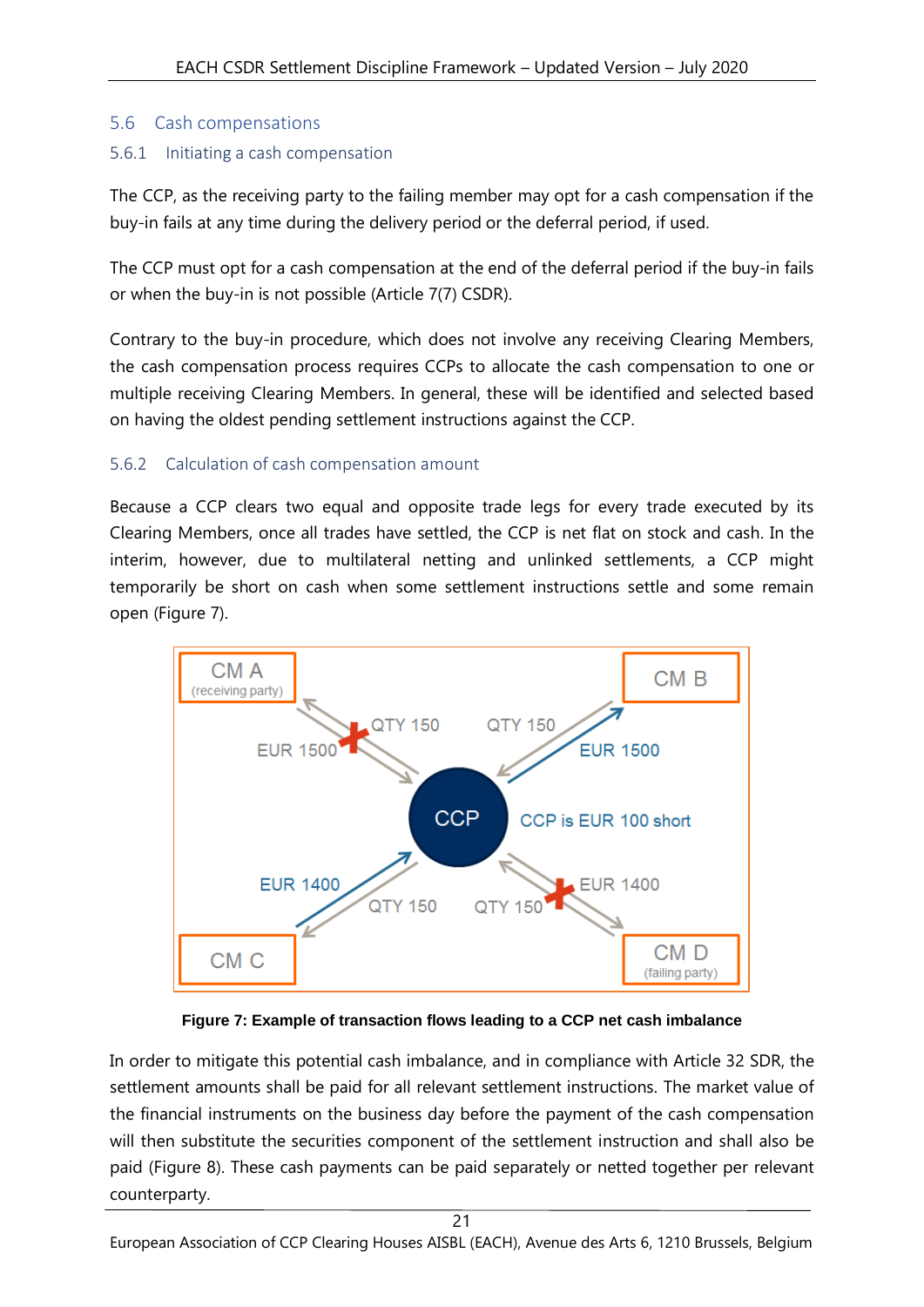

<span id="page-21-0"></span>**Figure 8: Cash compensation flows where market value of the financial instruments is lower than the settlement amount, before addressing the short position**

Consider the example where the relevant market value is EUR 1400. In this case the difference between the relevant market value and the original fail value between the CCP and CM D is zero, so no payment is due between them according to Article 32.1(a) SDR.

In the event that, due to the decreased market value of the financial instruments, the receiving Clearing Member faces a net debit against the CCP (e.g. EUR 100 in [Figure 8\)](#page-21-0). CCPs may address the CCP's short position in the following two ways:

- 1. To require receiving Clearing Member (e.g. CM A) to pay the cash amount (e.g. EUR 100) to the CCP without applying the exclusion, on the basis that the exclusion is not intended to apply where the CCP is the failing party (Article 7(11) CSDR).
- 2. Charge the failing delivering Clearing Member (e.g. CM D) the net debit. Since the receiving Clearing Member (e.g. CM A) is not the cause of the failed delivery of securities, it should not have to carry the loss in market value incurred due to the lack of delivery.

In any case, the CCP may establish rules to levy additional penalties on the failing delivering Clearing Member for causing a cash compensation event. CCPs shall inform their Clearing Members accordingly.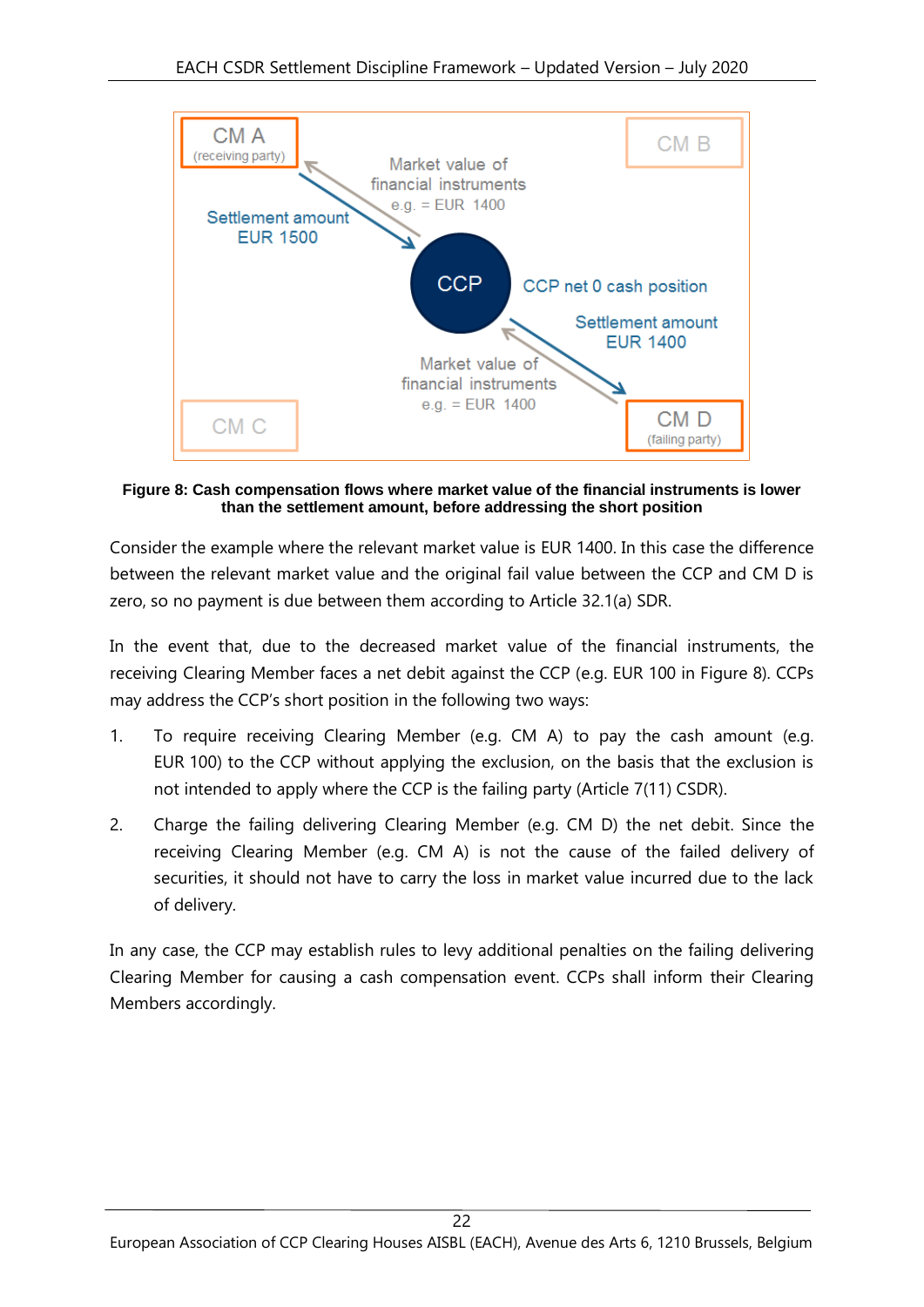#### <span id="page-22-0"></span>5.6.3 Payment of cash compensation

CCPs have two valid methods for fulfilling the cash compensation payments:

- 1. Instruct a payment free of delivery (PFoD) in the relevant securities settlement system;
- 2. Instruct a cash payment outside any securities settlement system.

Every CCP will choose how to fulfill cash compensations and shall inform its Clearing Members accordingly.

#### <span id="page-22-1"></span>5.7 Reporting to the CSD

As far as the mandatory reporting of buy-in and cash compensation to the CSD is required by CSDR, EACH will follow market standards. These will be clarified in the coming months.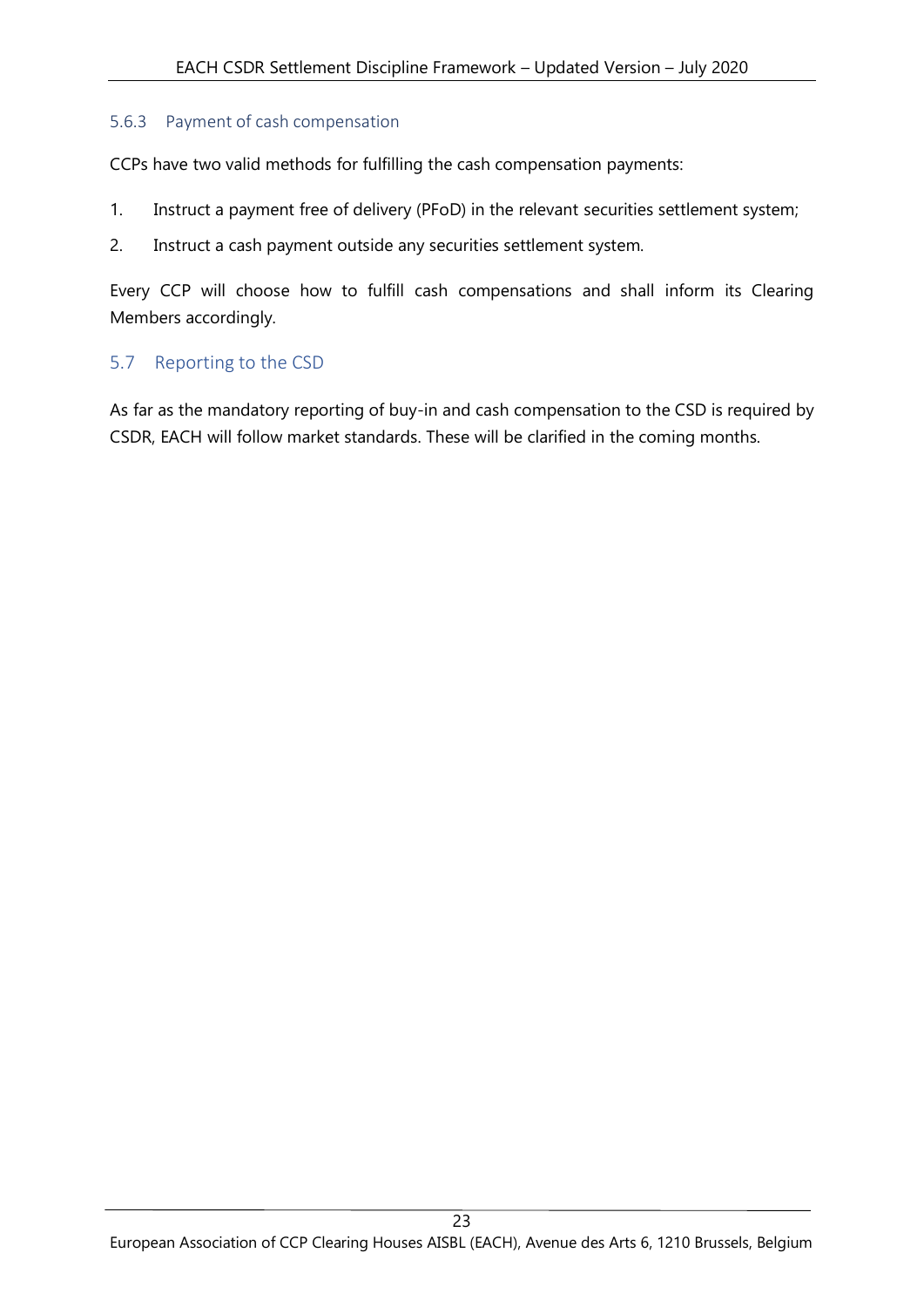# <span id="page-23-0"></span>6 Consistent and systematic failure to deliver financial instruments

According to Article 7(9) CSDR, "CSDs, CCPs, and trading venues shall establish procedures that enable them to suspend in consultation with their respective competent authorities, any participant that fails consistently and systematically to deliver" financial instruments. While the metrics of a consistent and systemic failing counterparty is defined in Article 39 SDR, the procedures to suspend a systemically failing CSD participant shall be coordinated between the relevant CCPs, CSDs, trading venues, and the competent authorities.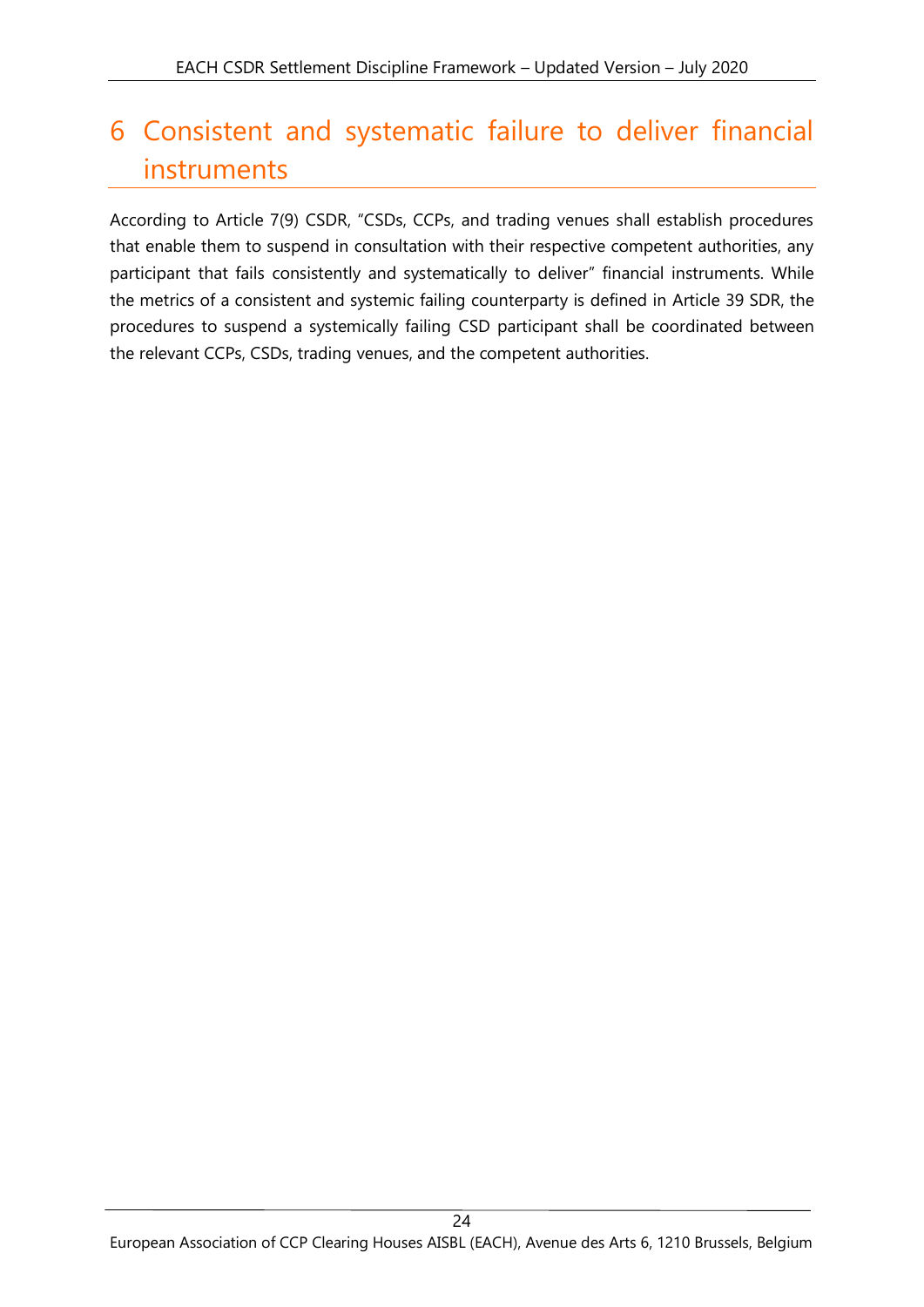# <span id="page-24-0"></span>Appendix

| <b>Abbreviation</b> | <b>Explanation</b>                                                                                                                                                                                                                                                                   |
|---------------------|--------------------------------------------------------------------------------------------------------------------------------------------------------------------------------------------------------------------------------------------------------------------------------------|
| <b>BIC</b>          | <b>Bank Identifier Code</b>                                                                                                                                                                                                                                                          |
| <b>CCP</b>          | <b>Central Counterparty</b>                                                                                                                                                                                                                                                          |
| <b>CSD</b>          | <b>Central Securities Depository</b>                                                                                                                                                                                                                                                 |
| <b>CSDR</b>         | Regulation (EU) No 909/201 of the European Parliament and of<br>the Council of 23 July 2014 on improving securities settlement<br>in the European Union and on central securities depositories<br>and amending Directives 98/26/EC and 2014/65/EU and<br>Regulation (EU) No 236/2012 |
| <b>DVP</b>          | Delivery versus payment                                                                                                                                                                                                                                                              |
| <b>EACH</b>         | <b>European Association of CCP Clearing Houses</b>                                                                                                                                                                                                                                   |
| <b>ECSDA</b>        | European Central Securities Depositories Association                                                                                                                                                                                                                                 |
| <b>ESMA</b>         | <b>European Securities and Markets Authority</b>                                                                                                                                                                                                                                     |
| <b>ESMA Q&amp;A</b> | Questions and Answers, Implementation of Regulation (EU) No<br>909/2014 on improving securities settlement in the EU and on<br>central securities depositories                                                                                                                       |
| <b>ETFs</b>         | <b>Exchange Traded Funds</b>                                                                                                                                                                                                                                                         |
| EU                  | European Union                                                                                                                                                                                                                                                                       |
| Framework           | EACH's CSDR settlement discipline Framework                                                                                                                                                                                                                                          |
| <b>ISD</b>          | Intended settlement date                                                                                                                                                                                                                                                             |
| <b>MIC</b>          | Market Identifier Code                                                                                                                                                                                                                                                               |
| PoA                 | Power of Attorney                                                                                                                                                                                                                                                                    |
| <b>RTS</b>          | <b>Regulatory Technical Standards</b>                                                                                                                                                                                                                                                |
| <b>SDR</b>          | Commission Delegated Regulation (EU) 2018/1229 of 25 May<br>2018 supplementing Regulation (EU) No 909/2014 of the<br>European Parliament and of the Council with regard to<br>regulatory technical standards on settlement Discipline                                                |
| <b>SD</b>           | Settlement Date                                                                                                                                                                                                                                                                      |
| <b>SDN</b>          | <b>Settlement Date Netting</b>                                                                                                                                                                                                                                                       |
| <b>SME</b>          | Small and Medium-sized Enterprise                                                                                                                                                                                                                                                    |
| TD                  | <b>Trade Date</b>                                                                                                                                                                                                                                                                    |
| <b>TDN</b>          | Trade Date netting                                                                                                                                                                                                                                                                   |

European Association of CCP Clearing Houses AISBL (EACH), Avenue des Arts 6, 1210 Brussels, Belgium